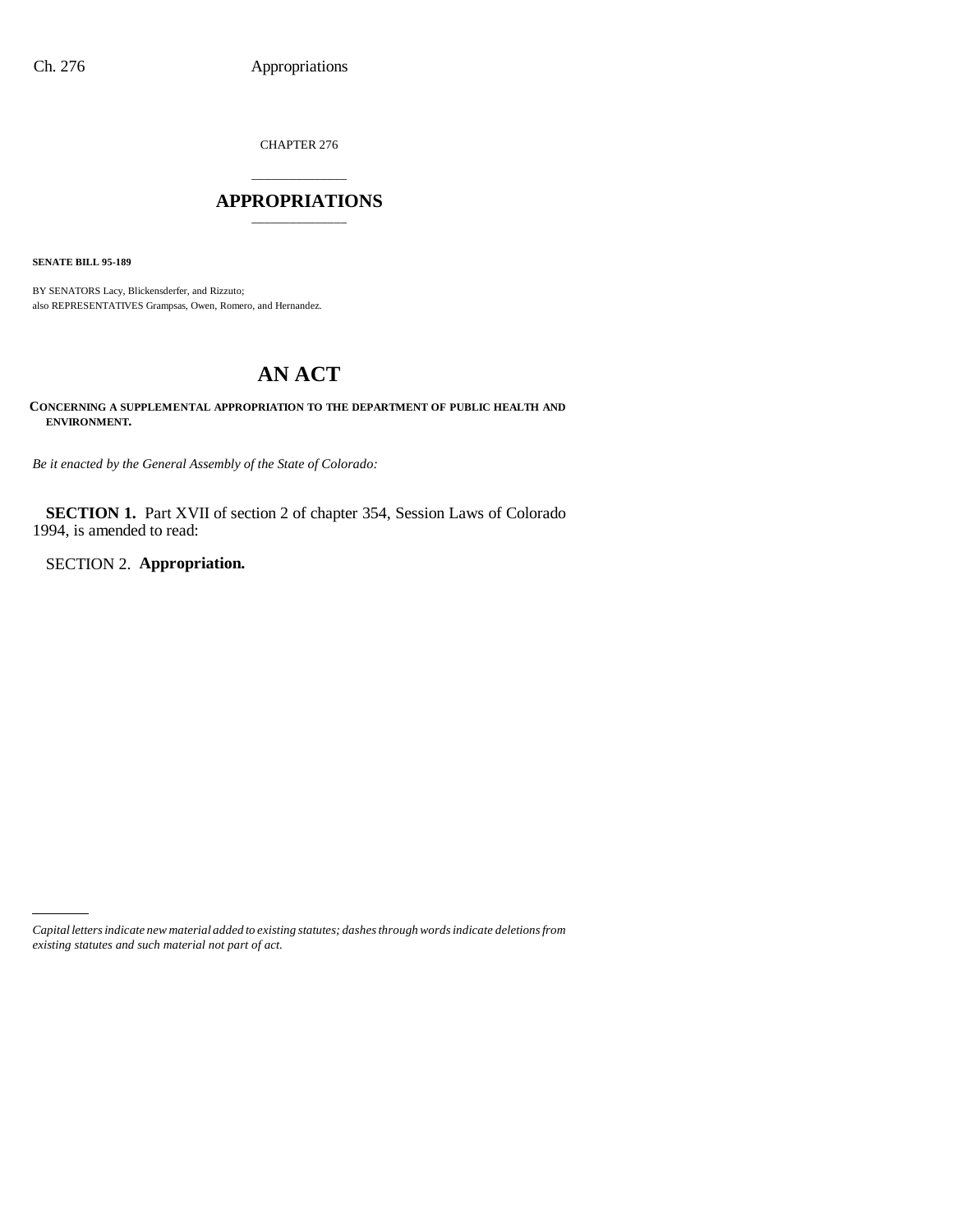| <b>APPROPRIATION FROM</b> |              |                |                 |              |              |                |  |
|---------------------------|--------------|----------------|-----------------|--------------|--------------|----------------|--|
| <b>ITEM &amp;</b>         | <b>TOTAL</b> | <b>GENERAL</b> | <b>GENERAL</b>  | CASH         | <b>CASH</b>  | <b>FEDERAL</b> |  |
| <b>SUBTOTAL</b>           |              | <b>FUND</b>    | <b>FUND</b>     | <b>FUNDS</b> | <b>FUNDS</b> | <b>FUNDS</b>   |  |
|                           |              |                | <b>« EXEMPT</b> |              | e EXEMPT ہ   |                |  |

### **PART XVII DEPARTMENT OF PUBLIC HEALTH AND ENVIRONMENT**

### **(1) ADMINISTRATION AND**

| SUPPORT <sup>115</sup>        |              |         |                       |                          |         |
|-------------------------------|--------------|---------|-----------------------|--------------------------|---------|
| <b>Personal Services</b>      | 2,826,958    | 324,615 | $30,341$ <sup>a</sup> | $2,437,683$ <sup>b</sup> | 34,319  |
|                               | $(64.7$ FTE) |         |                       |                          |         |
| Group Health and Life         | 1,642,272    | 309,210 | 521,659 <sup>a</sup>  | $360,917$ <sup>b</sup>   | 450,486 |
| Short-term Disability         | 70,983       | 14,680  | $21,219$ <sup>a</sup> | $14,251$ <sup>b</sup>    | 20,833  |
| Salary Survey,                |              |         |                       |                          |         |
| Anniversary Increases         |              |         |                       |                          |         |
| and Shift Differential        | 1,394,775    | 272,889 | 480,737 <sup>a</sup>  | $254,133^{\mathrm{b}}$   | 387,016 |
| Workers' Compensation         | 462,672      | 55,408  |                       | 407,264                  |         |
| <b>Operating Expenses</b>     | 1,566,291    |         |                       | $1,517,791$ <sup>b</sup> | 48,500  |
| Legal Services                | 984,329      | 203,738 | 49,654 <sup>a</sup>   | $667,111$ b              | 63,826  |
| Administrative Law Judge      |              |         |                       |                          |         |
| Services for 170 Hours        | 12,976       | 12,976  |                       |                          |         |
| Payment to Risk Management    |              |         |                       |                          |         |
| and Property Funds            | 228,870      | 58,366  |                       | $170,504$ b              |         |
| <b>Vehicle Lease Payments</b> | 201,706      | 52,915  | 49,580 <sup>a</sup>   | 36,602 $^{\rm b}$        | 62,609  |
| <b>Leased Space</b>           | 3,346,674    | 65,059  |                       | $3,223,050$ <sup>b</sup> | 58,565  |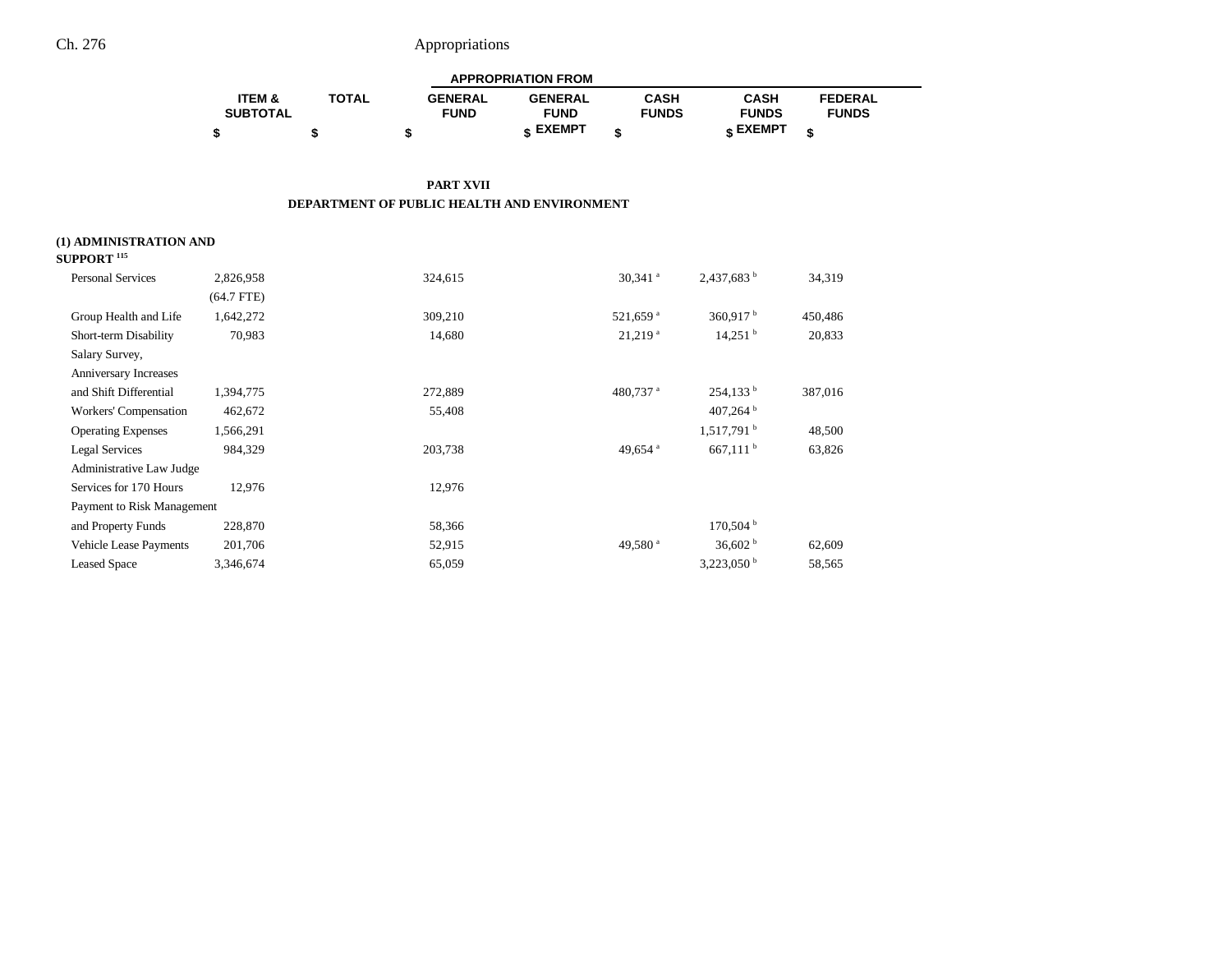| Capitol Complex                 |         |            |        |                     |                        |        |
|---------------------------------|---------|------------|--------|---------------------|------------------------|--------|
| <b>Leased Space</b>             | 24,844  |            | 4,869  |                     | 19.975 <sup>b</sup>    |        |
| Utilities                       | 256,565 |            | 34,153 | 180 <sup>a</sup>    | $222,232$ <sup>b</sup> |        |
| Reimbursement for Members of    |         |            |        |                     |                        |        |
| the State Board of              | 4.868   |            | 4,868  |                     |                        |        |
| Health                          |         |            |        |                     |                        |        |
| <b>Indirect Cost Assessment</b> | 77,040  |            |        | 44,851 <sup>a</sup> |                        | 32,189 |
|                                 |         | 13.101.823 |        |                     |                        |        |

a These amounts shall be from various sources of cash funds.

b Of these amounts, \$8,439,737(T) shall be from federal and cash funds indirect cost recoveries, and \$891,776 shall be from various sources of cash funds.

| (2) DEPARTMENTAL DATA PROCESSING |           |           |              |                       |                          |                   |
|----------------------------------|-----------|-----------|--------------|-----------------------|--------------------------|-------------------|
| <b>Personal Services</b>         | 1.284.029 |           | 553,036 (M)  | $62,806$ <sup>a</sup> | 367,258 $(T)^b$          | 300,929 $\degree$ |
|                                  |           |           | $(15.2$ FTE) | $(1.0$ FTE)           | $(7.3$ FTE)              | $(7.5$ FTE)       |
| <b>Operating Expenses</b>        | 76.471    |           | $23,276$ (M) | $23.079$ <sup>a</sup> | $(30,116)$ $(T)^{b}$     |                   |
| Purchase of Services from        |           |           |              |                       |                          |                   |
| <b>Computer Center</b>           | 224,333   |           | 224.333      |                       |                          |                   |
| <b>Indirect Cost Assessment</b>  | 51,712    |           |              | $6.696$ <sup>a</sup>  | $3,116$ (T) <sup>b</sup> | 41,900 $\degree$  |
|                                  |           | 1,636,545 |              |                       |                          |                   |

a These amounts shall be from various sources of cash funds.

b Of these amounts, \$354,229 shall be from indirect cost recoveries, and \$46,261 shall be from the Department of Human Services.

c Of these amounts, \$57,782 shall be from the Maternal and Child Health Block Grant.

### **(3) LABORATORY SERVICES**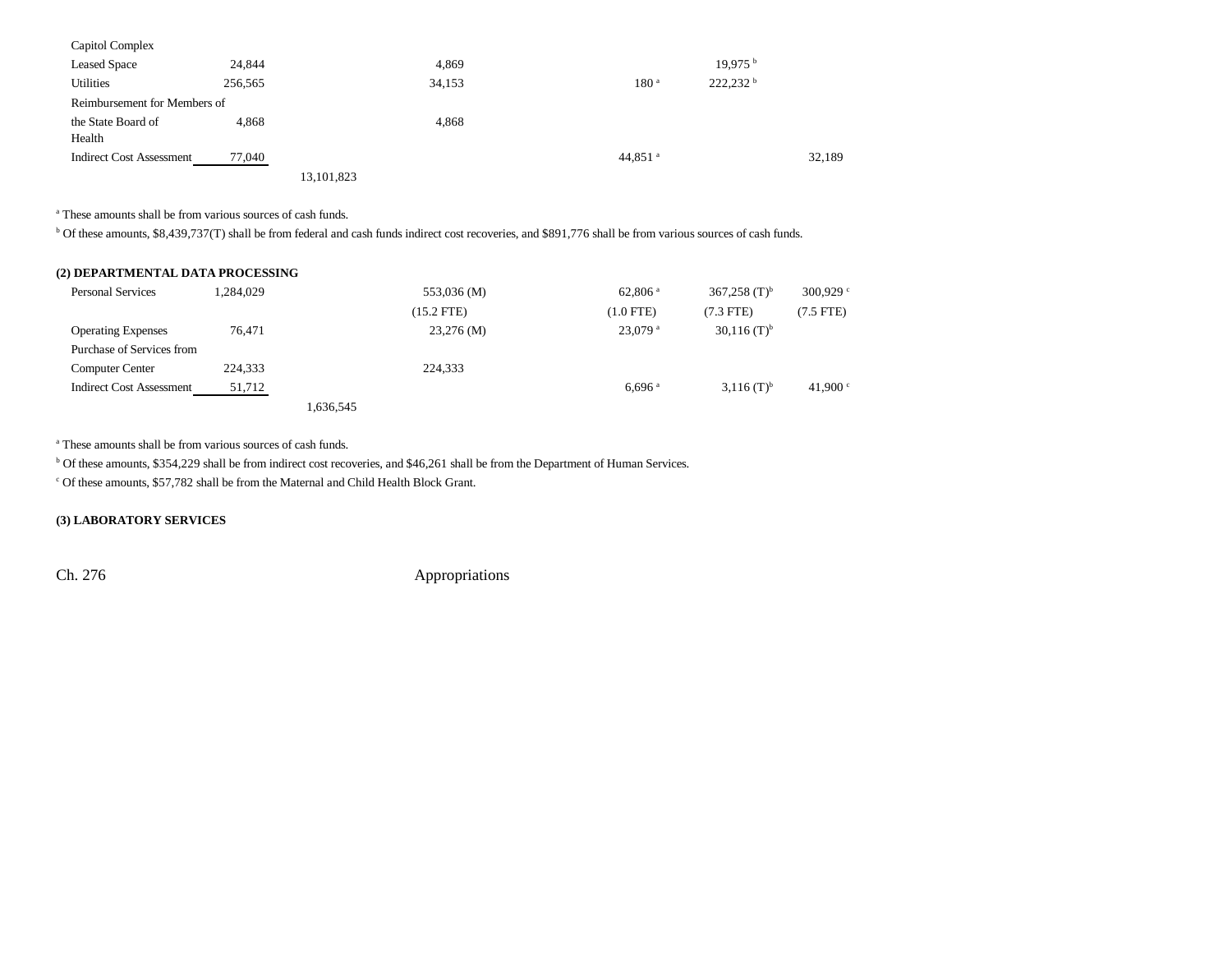|                                 | <b>APPROPRIATION FROM</b> |              |                               |                                  |                             |                                        |                                |  |
|---------------------------------|---------------------------|--------------|-------------------------------|----------------------------------|-----------------------------|----------------------------------------|--------------------------------|--|
|                                 | ITEM &<br><b>SUBTOTAL</b> | <b>TOTAL</b> | <b>GENERAL</b><br><b>FUND</b> | <b>GENERAL</b><br><b>FUND</b>    | <b>CASH</b><br><b>FUNDS</b> | <b>CASH</b><br><b>FUNDS</b>            | <b>FEDERAL</b><br><b>FUNDS</b> |  |
|                                 | \$                        | \$           | \$                            | $\boldsymbol{\mathsf{s}}$ EXEMPT | \$                          | $\boldsymbol{\mathsf{s}}$ EXEMPT<br>\$ |                                |  |
| (A) Laboratory Services         |                           |              |                               |                                  |                             |                                        |                                |  |
| <b>Personal Services</b>        | 2,836,271                 |              | 585,125                       |                                  | 1,488,827 <sup>a</sup>      | 39,727 $^{\rm b}$                      | 722,592                        |  |
|                                 |                           |              | $(18.2$ FTE)                  |                                  | $(37.3$ FTE)                | $(0.7$ FTE)                            | $(16.8$ FTE)                   |  |
| <b>Operating Expenses</b>       | 1,672,559                 |              | 182,446                       |                                  | $1,208,077$ <sup>a</sup>    | 129,554                                | 152,482                        |  |
| <b>Training Program</b>         | 28,383                    |              |                               |                                  | 28,383 °                    |                                        |                                |  |
| <b>Indirect Cost Assessment</b> | 597,034                   |              |                               |                                  | 521,714 <sup>d</sup>        | 11,946                                 | 63,374                         |  |
|                                 | 5,134,247                 |              |                               |                                  |                             |                                        |                                |  |

a Of these amounts, \$1,100,000 shall be from the Newborn Screening and Genetic Counseling Cash Funds, \$71,029 shall be from the Law Enforcement Assistance Fund,

\$2,785 shall be from the Streptococcus Test Fund, and \$1,523,090 shall be from various sources of cash funds.

b Of these amounts, \$5,000 shall be from reserves in the Streptococcus Test Fund, \$65,692 shall be from reserves in the Newborn Screening and Genetic Counseling Cash

Funds, and \$110,535(T) shall be from indirect cost recoveries and the University of Colorado Health Sciences Center cost recoveries from the Laboratory Building.

c This amount shall be from fees collected for training services.

d This amount shall be from various sources of cash funds.

### **(B) Implied Consent Specialists**

| <b>Personal Services</b>  | 191.057     |
|---------------------------|-------------|
|                           | $(4.0$ FTE) |
| <b>Operating Expenses</b> | 29.919      |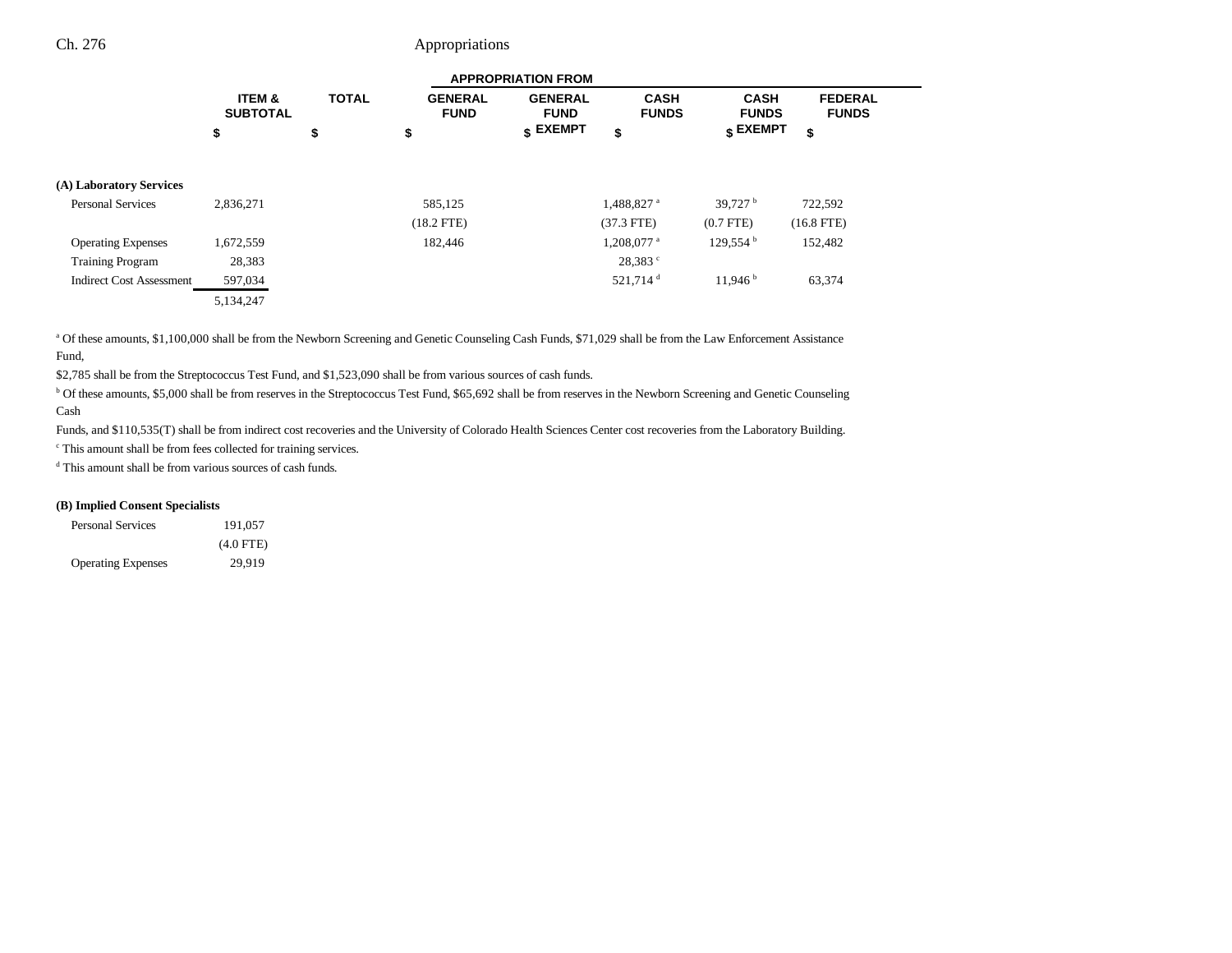Indirect Cost Assessment 46,313

267,289 a 267,289 a 267,289 a 267,289 a 267,289 a 267,289 a 267,289 a 267,289 a 267,289 a 267,289 a 267,289 a 267,289 a 267,289 a 267,289 a 267,289 a 267,289 a 267,289 a 267,289 a 267,289 a 267,289 a 267,289 a 267,289 a 26

a This amount shall be from the Law Enforcement Assistance Fund.

5,401,536

| (4) LOCAL HEALTH SERVICES        |           |             |                      |
|----------------------------------|-----------|-------------|----------------------|
| Public Health Nurses in          |           |             |                      |
| areas not served by local        |           |             |                      |
| and regional health              |           |             |                      |
| departments                      | 748,482   | 550,229 (M) | 198,253 <sup>a</sup> |
| <b>Public Health Sanitarians</b> |           |             |                      |
| in areas not served by           |           |             |                      |
| local and regional health        |           |             |                      |
| departments                      | 162,068   | 162,068     |                      |
|                                  | 153,768   | 153,768     |                      |
| Local Organized Health Unit      |           |             |                      |
| Distributions pursuant to        |           |             |                      |
| Section 25-1-516,                | 3,764,396 | 3,351,343   | 413,053              |
| C.R.S.                           |           |             |                      |
| Delta, Otero, La Plata/          |           |             |                      |
| Archuleta, Las Animas/           |           |             |                      |
| Huerfano, and the Northeast      |           |             |                      |
| Regional Local Health            | 50,000    | 50,000      |                      |
| Units                            |           |             |                      |
|                                  |           |             |                      |
|                                  |           |             |                      |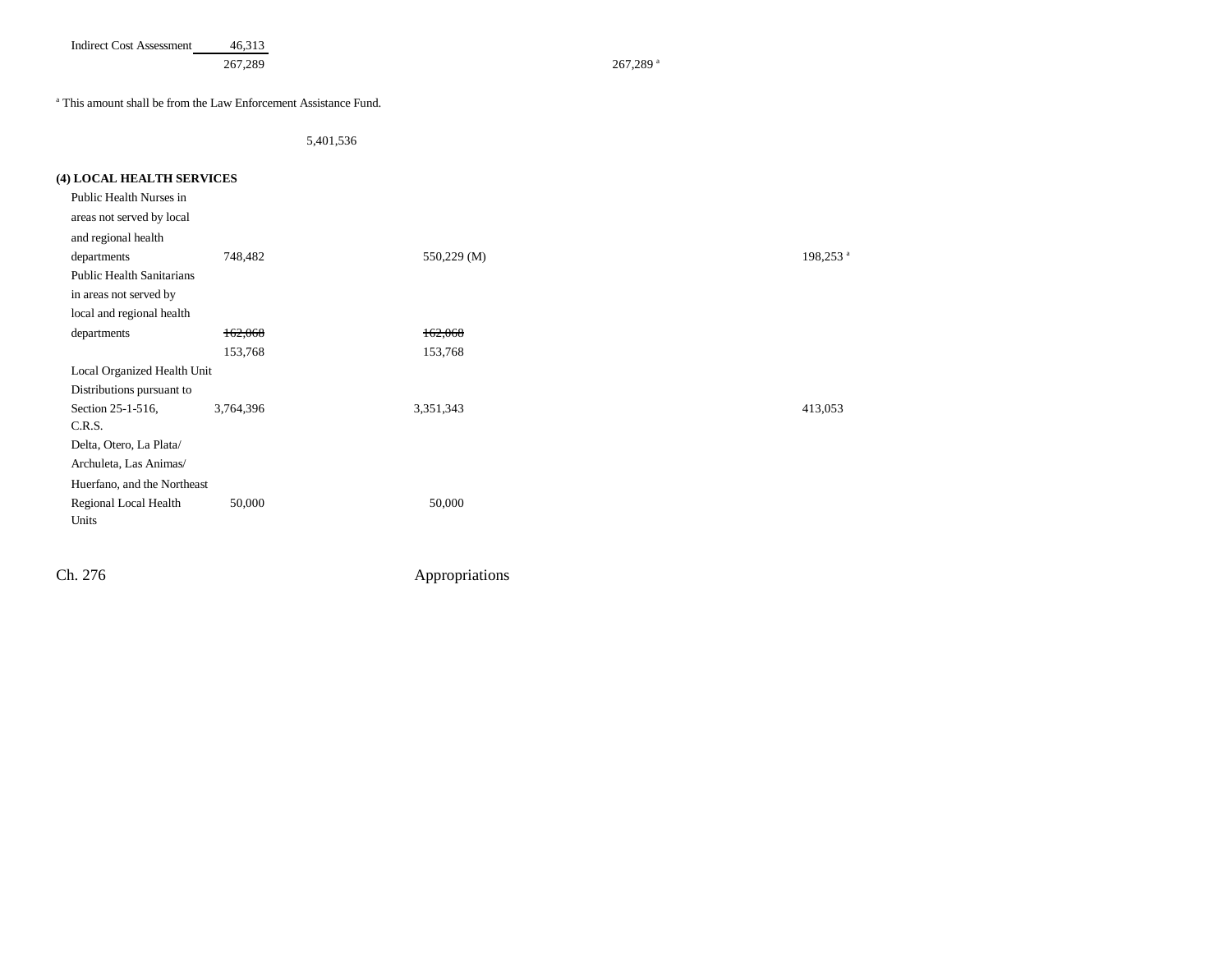|                                                                                   | <b>APPROPRIATION FROM</b>            |              |                               |                               |                             |                                  |                                |
|-----------------------------------------------------------------------------------|--------------------------------------|--------------|-------------------------------|-------------------------------|-----------------------------|----------------------------------|--------------------------------|
|                                                                                   | <b>ITEM &amp;</b><br><b>SUBTOTAL</b> | <b>TOTAL</b> | <b>GENERAL</b><br><b>FUND</b> | <b>GENERAL</b><br><b>FUND</b> | <b>CASH</b><br><b>FUNDS</b> | <b>CASH</b><br><b>FUNDS</b>      | <b>FEDERAL</b><br><b>FUNDS</b> |
|                                                                                   | \$                                   | \$           | \$                            | $\sqrt{s}$ EXEMPT             | \$                          | $\boldsymbol{\mathsf{s}}$ EXEMPT | \$                             |
| <b>Indirect Cost Assessment</b>                                                   | 11,202                               |              |                               |                               |                             |                                  | 11,202                         |
|                                                                                   |                                      | 4,736,148    |                               |                               |                             |                                  |                                |
|                                                                                   |                                      | 4,727,848    |                               |                               |                             |                                  |                                |
| <sup>a</sup> This amount shall be from the Maternal and Child Health Block Grant. |                                      |              |                               |                               |                             |                                  |                                |
| (5) AIR QUALITY CONTROL DIVISION                                                  |                                      |              |                               |                               |                             |                                  |                                |
| (A) Administration                                                                |                                      |              |                               |                               |                             |                                  |                                |

| <b>Personal Services</b>        | 1,035,459 | $297,268^{\text{b}}$<br>297,268 (H)         | 440,923 $\degree$ |
|---------------------------------|-----------|---------------------------------------------|-------------------|
|                                 |           | $(6.5$ FTE)<br>$(6.5$ FTE)                  | $(7.3$ FTE)       |
| <b>Operating Expenses</b>       | 74,075    | 18,172 h                                    | 55,903 °          |
| Grants                          | 410,227   | 13,863 <sup>b</sup><br>112,204 <sup>a</sup> | 284,160°          |
| High Altitude Study             | 166,048   |                                             | 166,048           |
|                                 |           |                                             | $(2.8$ FTE)       |
| <b>Acid Rain Monitoring</b>     | 147,900   |                                             | 147,900           |
| <b>Indirect Cost Assessment</b> | 1,371,632 | 505,896 $d$<br>563,557 <sup>b</sup>         | 302,179 $e$       |
|                                 | 3,205,341 |                                             |                   |

a These amounts shall be from the Stationary Sources Control Fund.

 $^{\rm b}$  These amounts shall be from the Automobile Inspection and Readjustment Account.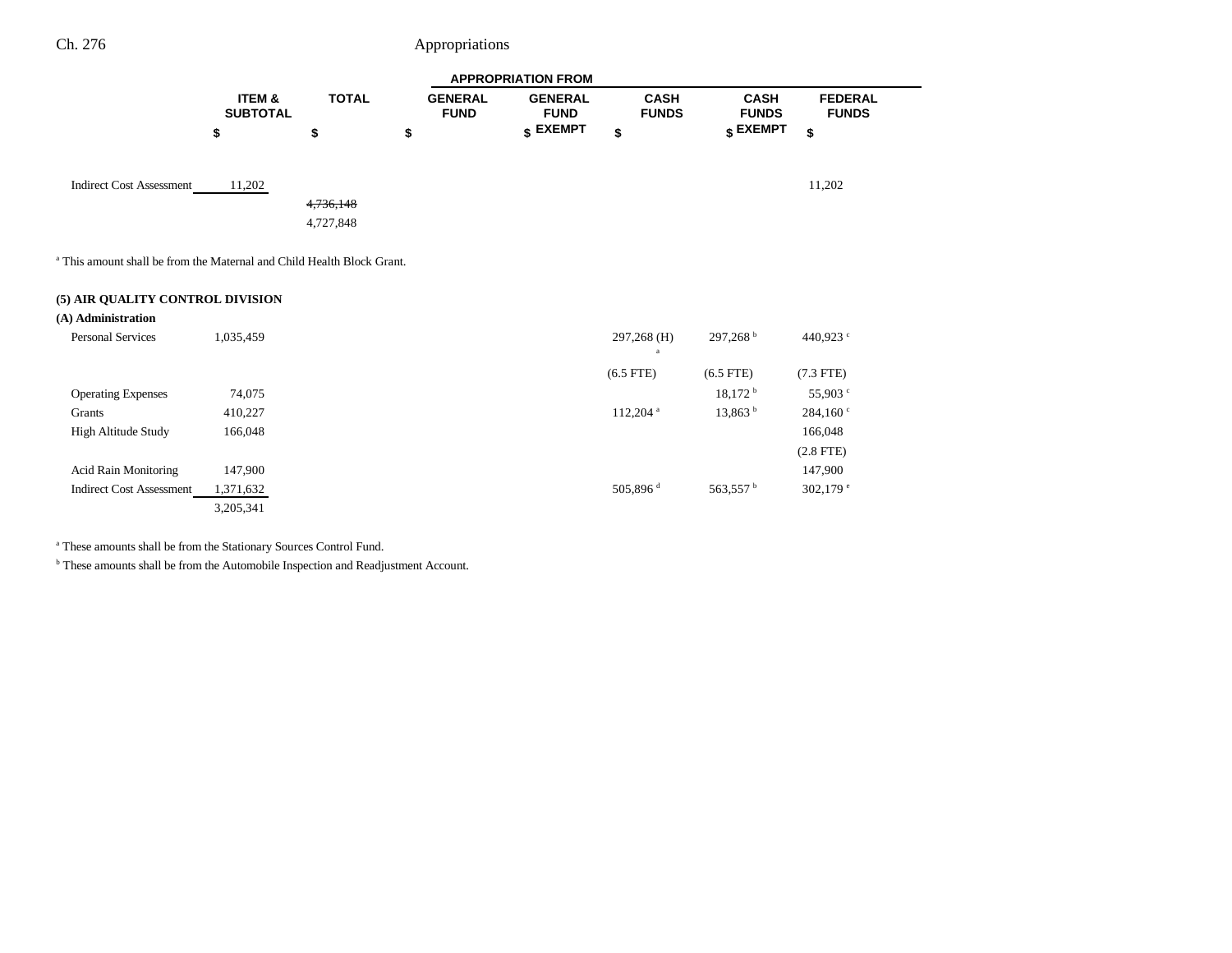c These amounts shall be from the Air Pollution Control Grant.

<sup>d</sup> Of this amount, \$481,225 shall be from the Stationary Sources Control Fund, and \$24,671 shall be from the Ozone Protection Fund.

e This amount shall be from the Environmental Protection Agency.

### **(B) Vehicle Emission Control**

| <b>Personal Services</b>  | 534,344      |
|---------------------------|--------------|
|                           | $(10.7$ FTE) |
| <b>Operating Expenses</b> | 55,837       |
| Grants                    | 1,261        |
|                           | 591,442      |

<sup>a</sup> This amount shall be from the Automobile Inspection and Readjustment Account.

#### **(C) Mobile Sources Section**

| <b>Personal Services</b>  | 632,436      |
|---------------------------|--------------|
|                           | $(12.9$ FTE) |
| <b>Operating Expenses</b> | 39,875       |
| Grants                    | 29,939       |
|                           | 702,250      |

<sup>a</sup> This amount shall be from the Automobile Inspection and Readjustment Account.

#### **(D) Stationary Source Control**

| (1) Administration       |         |                      |             |
|--------------------------|---------|----------------------|-------------|
| <b>Personal Services</b> | 872,303 | 565.859 <sup>a</sup> | 306,444     |
|                          |         | $(11.3$ FTE)         | $(5.9$ FTE) |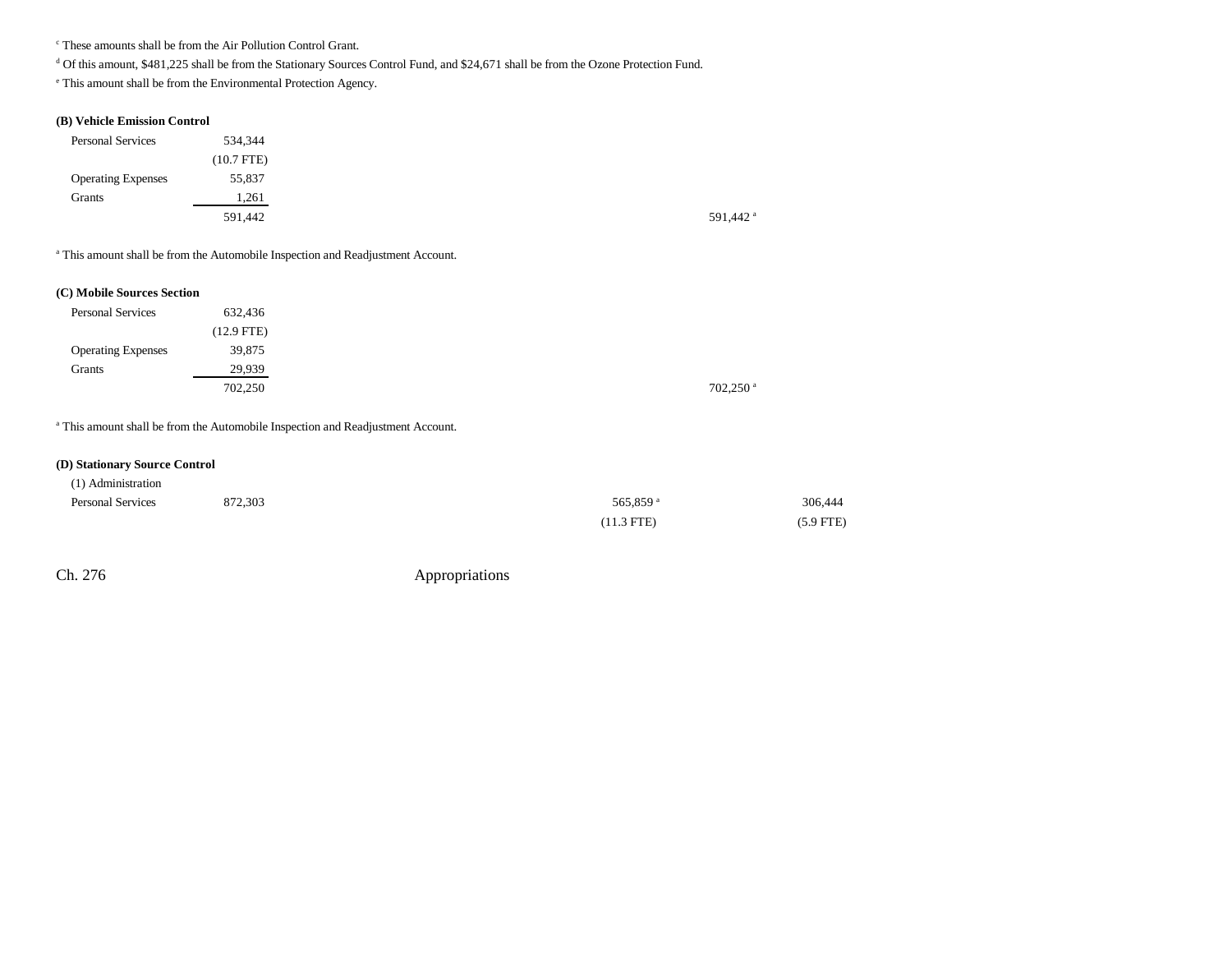|                                                                               | <b>APPROPRIATION FROM</b> |              |                               |                               |                                     |                             |                                |  |
|-------------------------------------------------------------------------------|---------------------------|--------------|-------------------------------|-------------------------------|-------------------------------------|-----------------------------|--------------------------------|--|
|                                                                               | ITEM &<br><b>SUBTOTAL</b> | <b>TOTAL</b> | <b>GENERAL</b><br><b>FUND</b> | <b>GENERAL</b><br><b>FUND</b> | <b>CASH</b><br><b>FUNDS</b>         | <b>CASH</b><br><b>FUNDS</b> | <b>FEDERAL</b><br><b>FUNDS</b> |  |
|                                                                               | \$                        | \$           | \$                            | \$ EXEMPT                     | \$                                  | \$ EXEMPT                   | \$                             |  |
| <b>Operating Expenses</b>                                                     | 33,961<br>906,264         |              |                               |                               | $18,350$ $^{\rm a}$                 |                             | 15,611                         |  |
| <sup>a</sup> These amounts shall be from the Stationary Sources Control Fund. |                           |              |                               |                               |                                     |                             |                                |  |
| (2) Special Purpose                                                           |                           |              |                               |                               |                                     |                             |                                |  |
| Hazardous and Toxic<br>Emissions                                              | 189,041                   |              |                               |                               | $71,391$ (H)                        |                             | $117,650^{\mathrm{b}}$         |  |
|                                                                               |                           |              |                               |                               | $\rm{a}$<br>$(1.5$ FTE)             |                             | $(2.2$ FTE)                    |  |
| Wood Burning Program                                                          | 89,315                    |              |                               |                               | 89,315 <sup>a</sup>                 |                             |                                |  |
| Prevention of Significant                                                     |                           |              |                               |                               | $(1.5$ FTE)                         |                             |                                |  |
| Deterioration of Air<br>Quality                                               | 169,114                   |              |                               |                               | 83,771 <sup>a</sup>                 |                             | $85,343^{b}$                   |  |
|                                                                               |                           |              |                               |                               | $(1.8$ FTE)                         |                             | $(1.4$ FTE)                    |  |
| Asbestos Control                                                              | 312,731                   |              |                               |                               | 312,731 <sup>a</sup><br>$(5.8$ FTE) |                             |                                |  |
| Federal Clean Air Act                                                         |                           |              |                               |                               |                                     |                             |                                |  |
| Implementation, S.B.<br>92-105                                                | 996,218                   |              |                               |                               | 996,218 <sup>a</sup>                |                             |                                |  |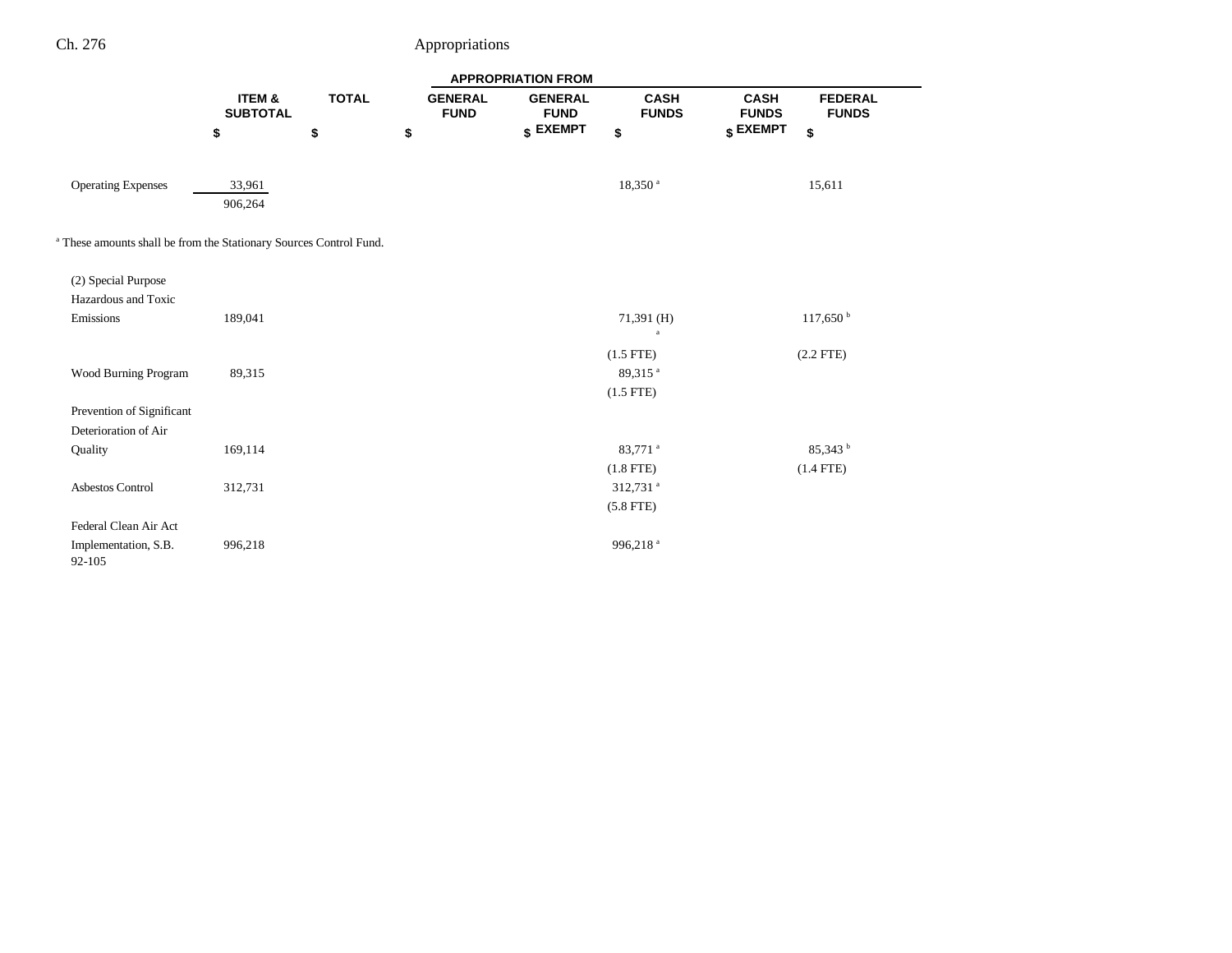1,756,419

a These amounts shall be from the Stationary Sources Control Fund.

<sup>b</sup> These amounts shall be from the Environmental Protection Agency.

### **(E) Vehicle Inspection Program**

| <b>Personal Services</b>  | 654,830      |
|---------------------------|--------------|
|                           | $(13.2$ FTE) |
| <b>Operating Expenses</b> | 10,412       |
| Grants                    | 45,299       |
| Mechanic Certification    | 58,686       |
|                           | $(1.0$ FTE)  |
| Diesel Inspection and     |              |
| Maintenance Program       | 147,751      |
|                           | $(2.0$ FTE)  |
| Inspection/Maintenance    |              |
| Evaluation                | 30,900       |
|                           | 947,878      |
|                           |              |

<sup>a</sup> This amount shall be from fees collected pursuant to Sections 42-4-309(4), 25-7-602.5, and 25-7-606, C.R.S.

<sup>b</sup> This amount shall be from the Automobile Inspection and Readjustment Account.

## **(F) Special Purpose**

| Clean Air Colorado |         | 277,645 <sup>a</sup> | 56,621 $^{\circ}$ |
|--------------------|---------|----------------------|-------------------|
| .                  | 334,266 | . .                  |                   |
|                    |         | (2.1 FTE)            |                   |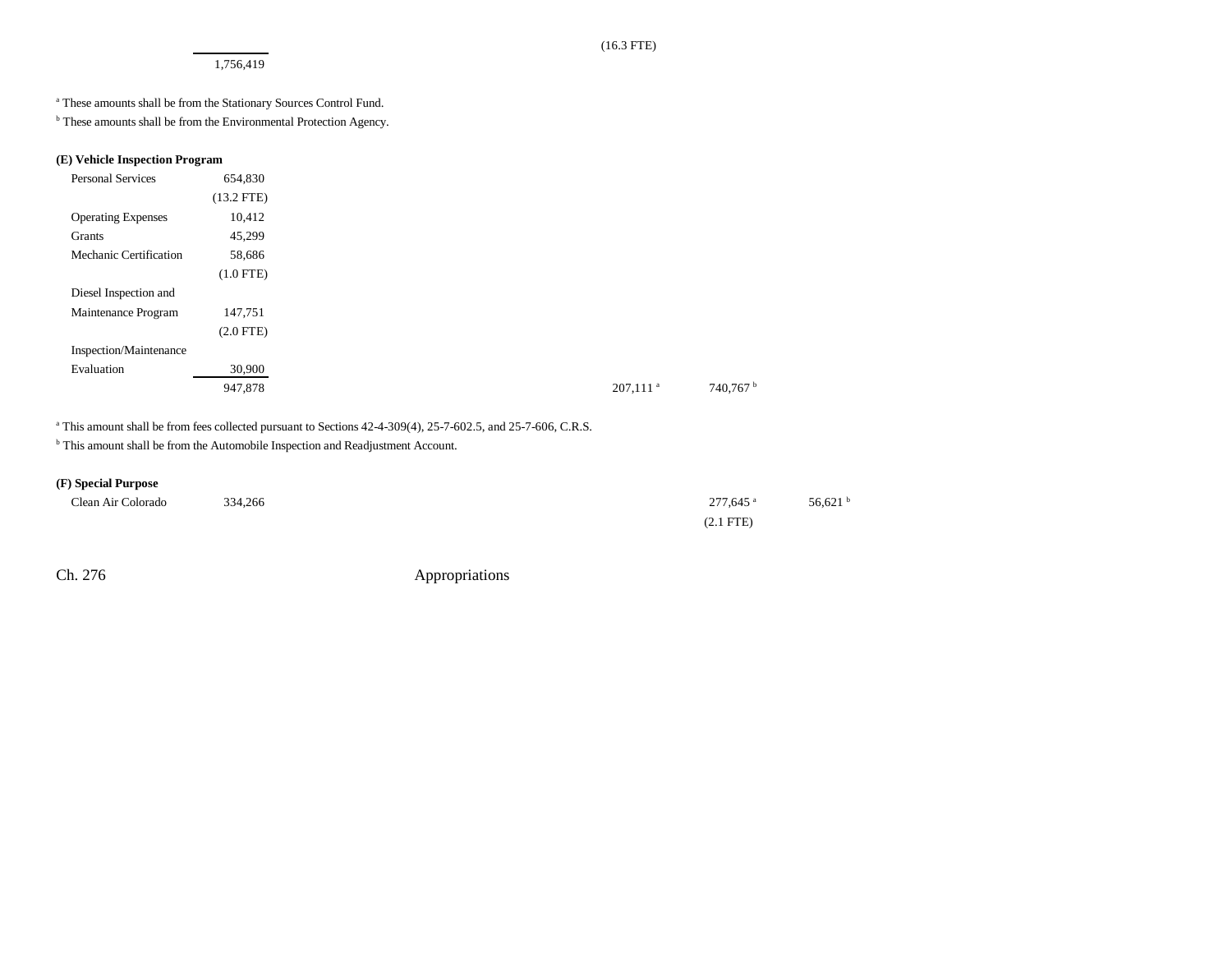|                               | <b>APPROPRIATION FROM</b> |              |    |                               |                               |             |                             |                             |                                |
|-------------------------------|---------------------------|--------------|----|-------------------------------|-------------------------------|-------------|-----------------------------|-----------------------------|--------------------------------|
|                               | ITEM &<br><b>SUBTOTAL</b> | <b>TOTAL</b> |    | <b>GENERAL</b><br><b>FUND</b> | <b>GENERAL</b><br><b>FUND</b> |             | <b>CASH</b><br><b>FUNDS</b> | <b>CASH</b><br><b>FUNDS</b> | <b>FEDERAL</b><br><b>FUNDS</b> |
|                               | \$                        | \$           | \$ |                               | $$$ EXEMPT                    | \$          |                             | $$$ EXEMPT                  | \$                             |
| Diesel Emission<br>Program    | 330,952                   |              |    |                               |                               |             |                             | 330,952 <sup>a</sup>        |                                |
|                               |                           |              |    |                               |                               |             |                             | $(5.0$ FTE)                 |                                |
| Urban and Rural<br>Visibility | 56,584                    |              |    |                               |                               |             |                             |                             | 56,584 <sup>b</sup>            |
|                               |                           |              |    |                               |                               |             |                             |                             | $(1.0$ FTE)                    |
| Vehicle Testing               | 302,191                   |              |    |                               |                               |             |                             | 302,191 $^a$                |                                |
|                               |                           |              |    |                               |                               |             |                             | $(3.5$ FTE)                 |                                |
| Clean Air Act                 |                           |              |    |                               |                               |             |                             |                             |                                |
| Implementation                | 770,281                   |              |    |                               |                               |             |                             |                             | $770,281$ <sup>b</sup>         |
|                               |                           |              |    |                               |                               |             |                             |                             | $(15.3$ FTE)                   |
| Preservation of the Ozone     |                           |              |    |                               |                               |             |                             |                             |                                |
| Layer, H.B. 92-1178           | 327,789                   |              |    |                               |                               |             | 327,789 $^{\circ}$          |                             |                                |
|                               |                           |              |    |                               |                               | $(3.0$ FTE) |                             |                             |                                |
|                               | 2,122,063                 |              |    |                               |                               |             |                             |                             |                                |

a These amounts shall be from the Automobile Inspection and Readjustment Account.

 $<sup>b</sup>$  These amounts shall be from the Environmental Protection Agency.</sup>

c This amount shall be from the Ozone Protection Fund.

10,231,657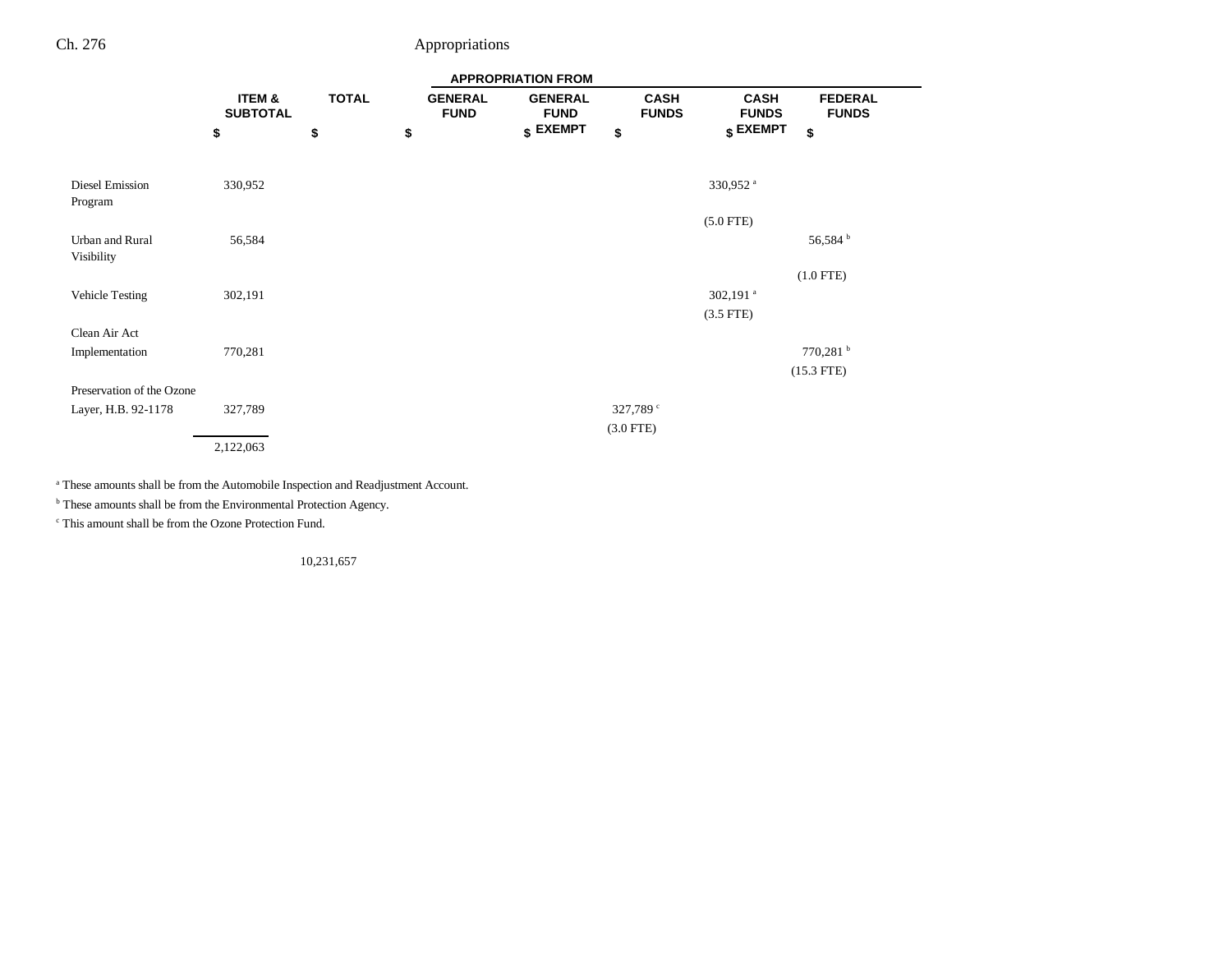## **(6) WATER QUALITY CONTROL DIVISION**

## **(A) Administration**

| <b>Personal Services</b>        | 3,071,703 | $1,089,139$ (M) | 646.944 $a$            | 161.137 <sup>b</sup> | $1,174,483$ $\degree$ |
|---------------------------------|-----------|-----------------|------------------------|----------------------|-----------------------|
|                                 |           | $(25.2$ FTE)    | $(15.6$ FTE)           |                      | $(22.8$ FTE)          |
| <b>Operating Expenses</b>       | 195,505   | $31,762 \, (M)$ | $17,476$ <sup>a</sup>  |                      | 146,267               |
| Grants                          | 7.877     |                 |                        |                      | $7,877$ $\degree$     |
| <b>Indirect Cost Assessment</b> | 713,051   |                 | $219.252$ <sup>d</sup> | 51.087 $^{\circ}$    | 442.712 $\degree$     |
|                                 | 3,988,136 |                 |                        |                      |                       |

a These amounts shall be from the Water Quality Control Fund.

b These amounts shall be from reserves in the Water Quality Control Fund.

c These amounts shall be from the Environmental Protection Agency.

d This amount shall be from various sources of cash funds.

## **(B) Special Purpose**

| <b>Construction Management</b> |           |             |                            |
|--------------------------------|-----------|-------------|----------------------------|
| <b>Assistance Grant</b>        | 575,570   |             |                            |
|                                |           |             |                            |
| <b>Water Pollution Control</b> |           |             |                            |
| Revolving Fund                 | 263,560   |             |                            |
|                                |           |             |                            |
| Water Planning Grant           | 1,400,580 |             |                            |
|                                |           |             |                            |
| Groundwater Protection         | 439,174   | 85,554 (M)  | $107,457$ (T) <sup>a</sup> |
|                                |           | $(2.0$ FTE) | $(2.5$ FTE)                |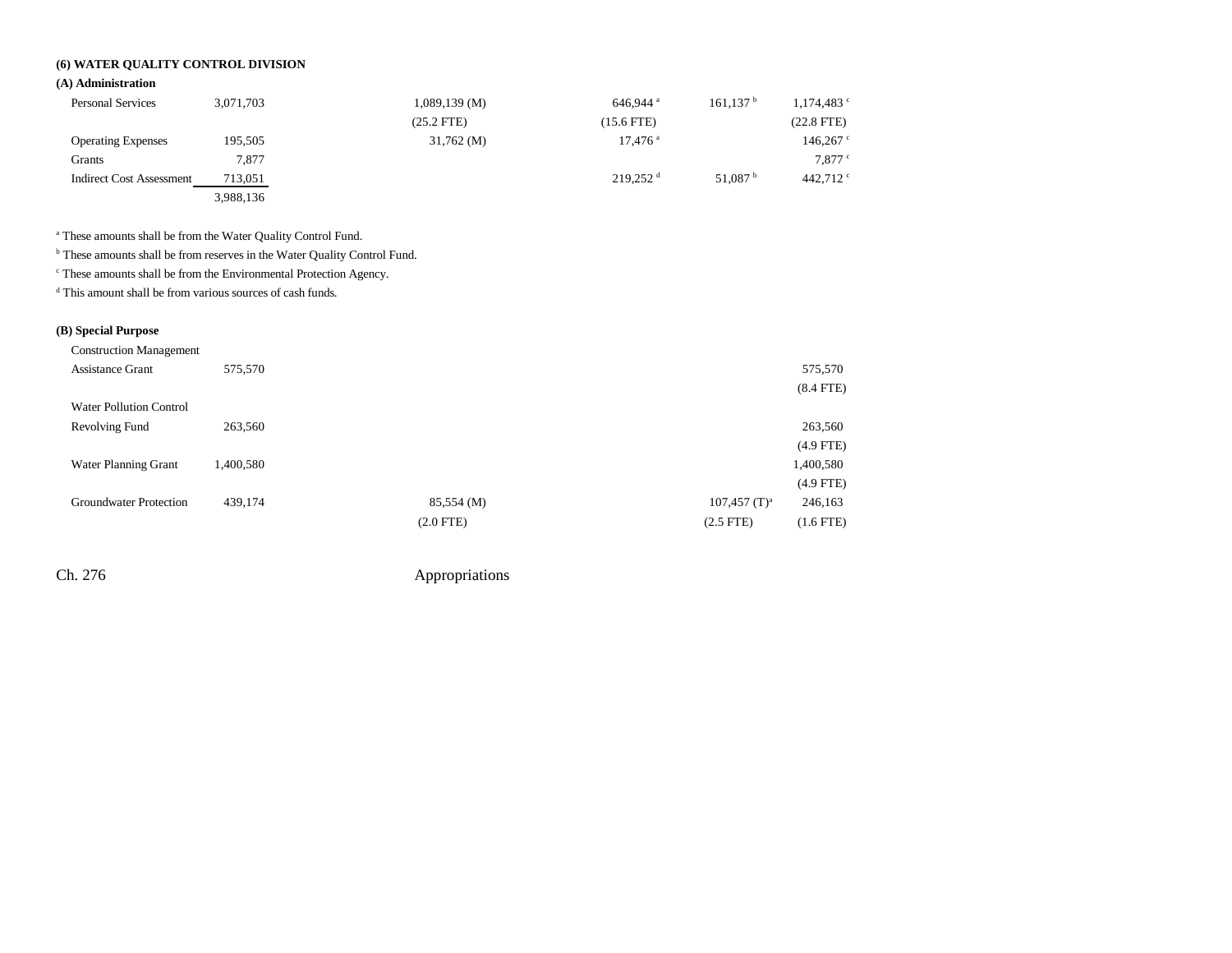|                              | <b>APPROPRIATION FROM</b> |              |                               |                               |                             |                             |                                |  |
|------------------------------|---------------------------|--------------|-------------------------------|-------------------------------|-----------------------------|-----------------------------|--------------------------------|--|
|                              | ITEM &<br><b>SUBTOTAL</b> | <b>TOTAL</b> | <b>GENERAL</b><br><b>FUND</b> | <b>GENERAL</b><br><b>FUND</b> | <b>CASH</b><br><b>FUNDS</b> | <b>CASH</b><br><b>FUNDS</b> | <b>FEDERAL</b><br><b>FUNDS</b> |  |
|                              | \$                        | \$           | \$                            | $$$ EXEMPT                    | \$                          | $$$ EXEMPT                  | \$                             |  |
|                              |                           |              |                               |                               |                             |                             |                                |  |
| Sludge Management<br>Program | 177,147                   |              |                               |                               | $177, 147$ <sup>b</sup>     |                             |                                |  |
|                              |                           |              |                               |                               | $(3.0$ FTE)                 |                             |                                |  |
| <b>Special Studies</b>       | 153,775                   |              |                               |                               |                             |                             | 153,775                        |  |
|                              |                           |              |                               |                               |                             |                             | $(3.2$ FTE)                    |  |
| <b>Industrial Permitting</b> |                           |              |                               |                               |                             |                             |                                |  |
| Program                      | 141,876                   |              |                               |                               | 115,288°                    | $26,588$ <sup>d</sup>       |                                |  |
|                              |                           |              |                               |                               | $(1.6$ FTE $)$              |                             |                                |  |
| <b>Stormwater Permitting</b> |                           |              |                               |                               |                             |                             |                                |  |
| Program                      | 295,537                   |              |                               |                               | $295,537$ e                 |                             |                                |  |
|                              |                           |              |                               |                               | $(6.0$ FTE)                 |                             |                                |  |
|                              | 3,447,219                 |              |                               |                               |                             |                             |                                |  |

a This amount shall be from the Department of Agriculture's Groundwater Protection Fund.

<sup>b</sup> This amount shall be from the Sludge Management Fund.

c This amount shall be from the Industrial Pretreatment Account.

d This amount shall be from reserves in the Industrial Pretreatment Account.

e This amount shall be from the Water Quality Control Fund.

7,435,355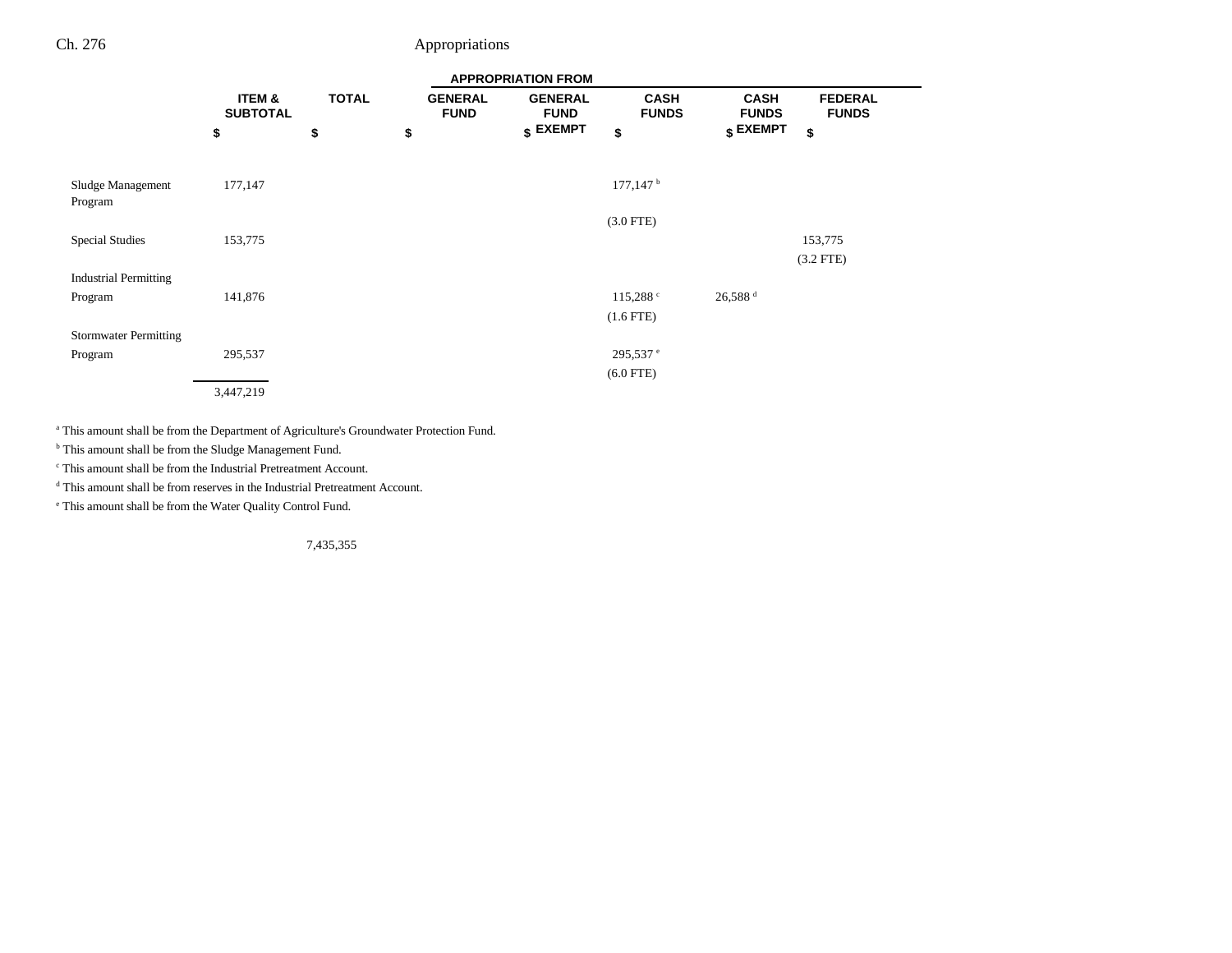## **(7) RADIATION CONTROL DIVISION**

### **(A) Administration**

| <b>Program Expenses</b>  | 1.124.691 | 162.470        | $729.196$ <sup>a</sup> | 233,025     |
|--------------------------|-----------|----------------|------------------------|-------------|
|                          |           | $(4.4$ FTE $)$ | $(14.0$ FTE)           | $(3.1$ FTE) |
| Indirect Cost Assessment | 215,408   |                | $210.068$ <sup>a</sup> | 5,340       |
|                          | .340,099  |                |                        |             |

a These amounts shall be from the Radiation Control Fund.

## **(B) X-Ray Inspection Grant**

| Personal Services         | 11,491      |
|---------------------------|-------------|
|                           | $(0.2$ FTE) |
| <b>Operating Expenses</b> | 5,509       |
| X-Ray Inspections         | 160,674     |
|                           | $(4.0$ FTE) |
|                           | 177,674     |
|                           |             |

a This amount shall be from the Radiation Control Fund.

### **(C) Low Level Radiation Compact**

| Program Costs | 33,085 | 33,085 $a$  |
|---------------|--------|-------------|
|               |        | $(0.2$ FTE) |

a This amount shall be from the Radiation Control Fund.

### **(D) Uranium Contract Work**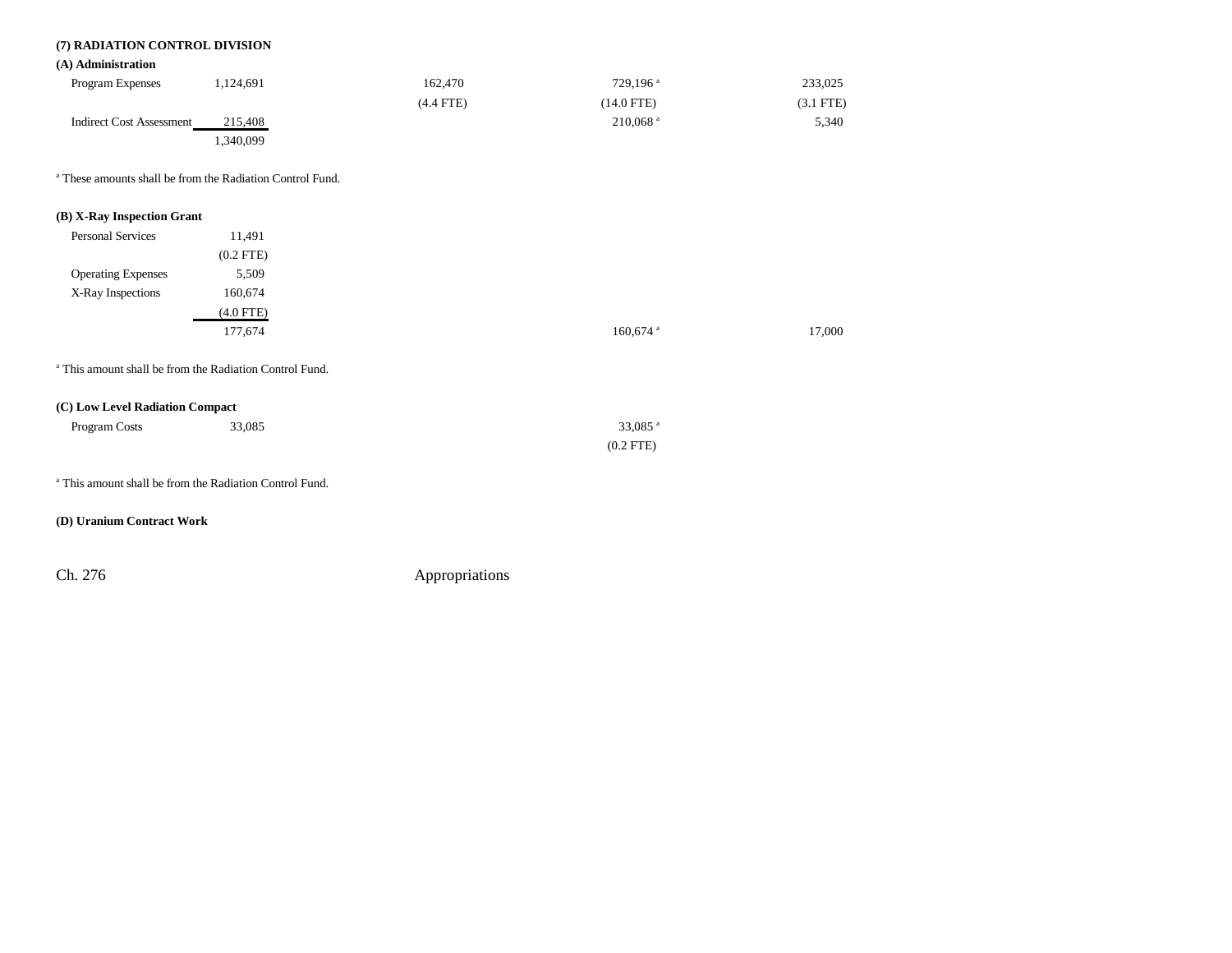|                                                                    | <b>APPROPRIATION FROM</b> |              |                               |                               |                             |                             |                                |  |
|--------------------------------------------------------------------|---------------------------|--------------|-------------------------------|-------------------------------|-----------------------------|-----------------------------|--------------------------------|--|
|                                                                    | ITEM &<br><b>SUBTOTAL</b> | <b>TOTAL</b> | <b>GENERAL</b><br><b>FUND</b> | <b>GENERAL</b><br><b>FUND</b> | <b>CASH</b><br><b>FUNDS</b> | <b>CASH</b><br><b>FUNDS</b> | <b>FEDERAL</b><br><b>FUNDS</b> |  |
|                                                                    | \$                        | \$           | \$                            | \$ EXEMPT                     | \$                          | \$ EXEMPT                   | \$                             |  |
|                                                                    |                           |              |                               |                               |                             |                             |                                |  |
| Program Costs                                                      | 26,206                    |              |                               |                               | $26,206$ <sup>a</sup>       |                             |                                |  |
| <sup>a</sup> This amount shall be from the Radiation Control Fund. |                           |              |                               |                               |                             |                             |                                |  |
| (E) Maybell Site Reclamation                                       |                           |              |                               |                               |                             |                             |                                |  |
| Program Costs                                                      | 71,522                    |              |                               |                               | $71,522$ <sup>a</sup>       |                             |                                |  |
|                                                                    |                           |              |                               |                               | $(1.0$ FTE)                 |                             |                                |  |
|                                                                    |                           |              |                               |                               |                             |                             |                                |  |
| <sup>a</sup> This amount shall be from the Radiation Control Fund. |                           |              |                               |                               |                             |                             |                                |  |
|                                                                    |                           | 1,648,586    |                               |                               |                             |                             |                                |  |
|                                                                    |                           |              |                               |                               |                             |                             |                                |  |
| (8) HAZARDOUS MATERIALS AND WASTE                                  |                           |              |                               |                               |                             |                             |                                |  |
| <b>MANAGEMENT</b><br><b>DIVISION</b>                               |                           |              |                               |                               |                             |                             |                                |  |
| (A) Division Director's Office                                     |                           |              |                               |                               |                             |                             |                                |  |
| Program Costs                                                      | 351,058                   |              | 184,945 (M)                   |                               | 87,259 <sup>a</sup>         | 21,499 <sup>b</sup>         | 57,355                         |  |
|                                                                    |                           |              | $(4.0$ FTE)                   |                               | $(1.5$ FTE)                 |                             |                                |  |
| <b>Indirect Cost Assessment</b>                                    | 941,348                   |              |                               |                               | 442,744 <sup>a</sup>        | 43,540 $^{\rm b}$           | 455,064                        |  |
|                                                                    | 1,292,406                 |              |                               |                               |                             |                             |                                |  |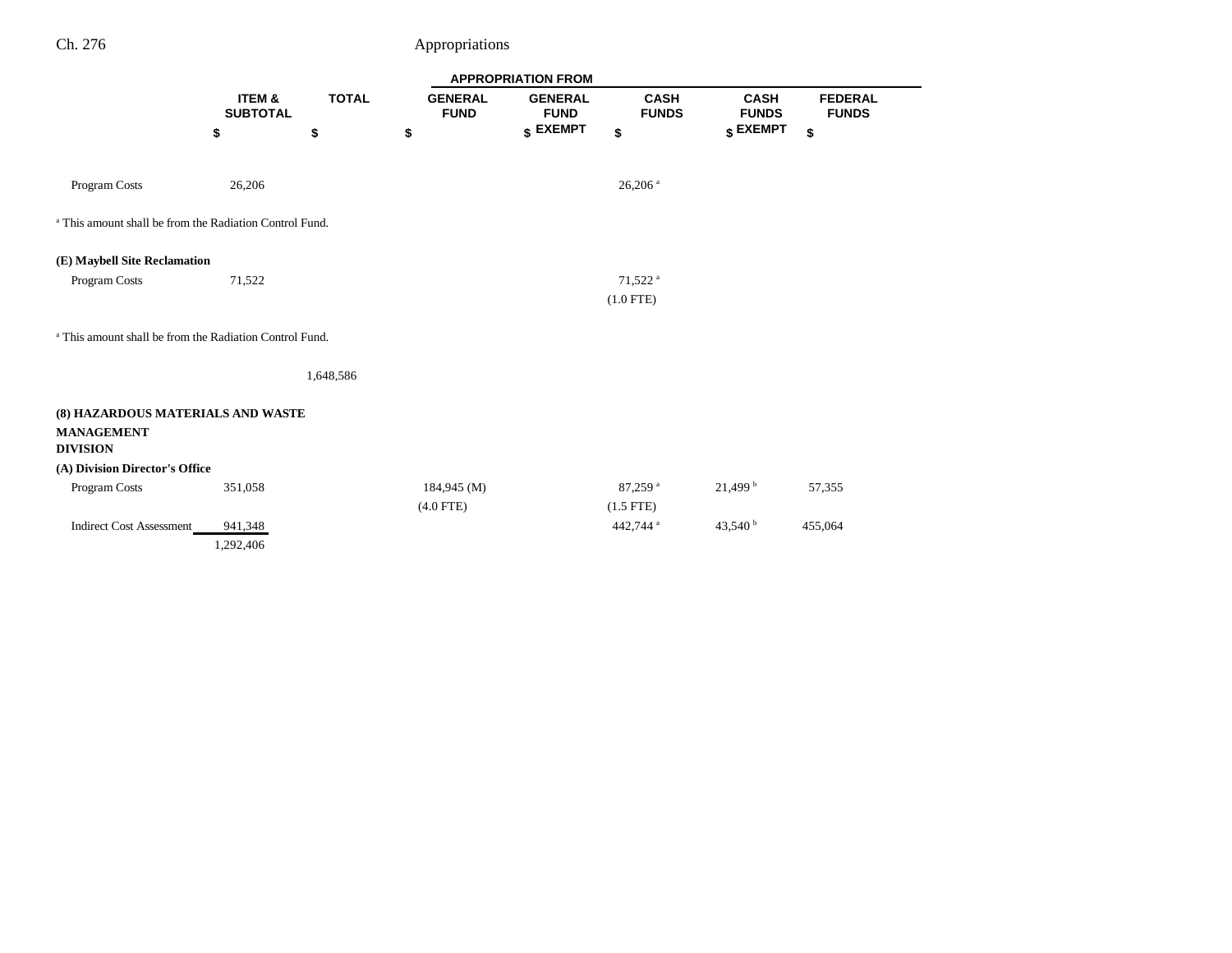a Of these amounts, \$87,259 shall be from the Hazardous Waste Commission Fund, and \$442,744 shall be from various sources of cash funds.

b Of these amounts, \$21,499 shall be from reserves in the Hazardous Waste Commission Fund, and \$43,540 shall be from various cash fund reserves.

#### **(B) Hazardous Waste Control**

#### **Program**

| <b>Personal Services</b>  | .875.472  | $891.412$ <sup>a</sup> | 121.718 <sup>b</sup> | 862,342    |
|---------------------------|-----------|------------------------|----------------------|------------|
|                           |           | $(20.4$ FTE)           | $(2.7$ FTE)          | (19.0 FTE) |
| <b>Operating Expenses</b> | 246,687   | $120.433$ <sup>a</sup> |                      | 126,254    |
|                           | 2,122,159 |                        |                      |            |

<sup>a</sup> These amounts shall be from the Hazardous Waste Service Fund.

<sup>b</sup> This amount shall be from reserves in the Hazardous Waste Service Fund.

#### **(C) Solid Waste Control**

| Program       |         |                |                        |             |
|---------------|---------|----------------|------------------------|-------------|
| Program Costs | 745,387 | 58,141         | $622.994$ <sup>a</sup> | 64,252      |
|               |         | 154,507        | 526,628 <sup>a</sup>   |             |
|               |         | $(2.0$ FTE $)$ | $(7.8$ FTE)            | $(1.0$ FTE) |
|               |         | $(3.3$ FTE)    | $(6.5$ FTE)            |             |

<sup>a</sup> Of this amount, \$516,922 \$420,556 shall be from the Solid Waste Management Fund, and \$106,072 shall be from the Hazardous Substance Response Fund.

## **(D) Storage Tank**

#### **Remediation Program**

| Program Costs | 976,486 | $606,691$ (H) | 79,290 <sup>b</sup> | 290,505 |
|---------------|---------|---------------|---------------------|---------|
|               |         |               |                     |         |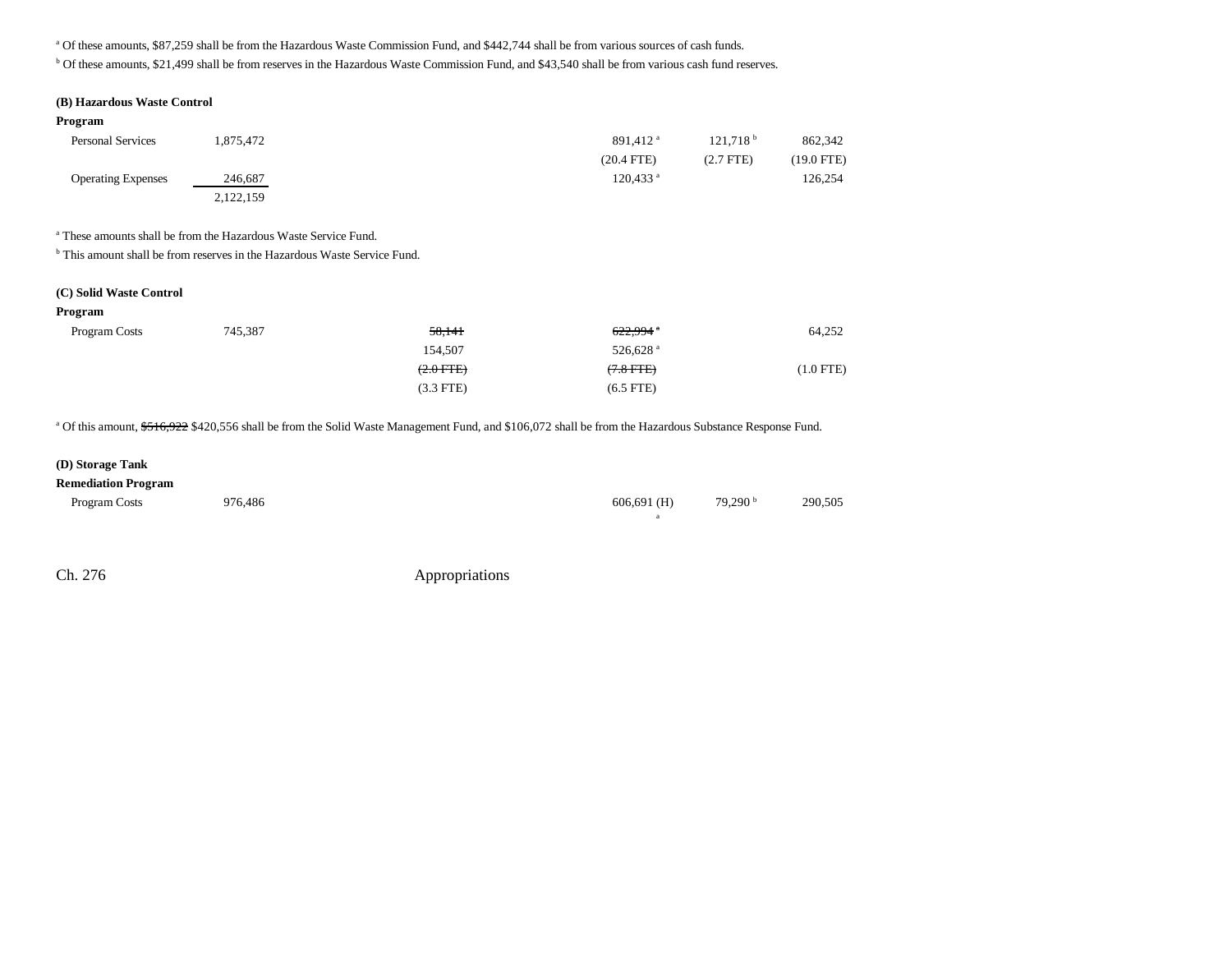|                                                                                                |                           |              |                               | <b>APPROPRIATION FROM</b>     |                             |                             |                                |
|------------------------------------------------------------------------------------------------|---------------------------|--------------|-------------------------------|-------------------------------|-----------------------------|-----------------------------|--------------------------------|
|                                                                                                | ITEM &<br><b>SUBTOTAL</b> | <b>TOTAL</b> | <b>GENERAL</b><br><b>FUND</b> | <b>GENERAL</b><br><b>FUND</b> | <b>CASH</b><br><b>FUNDS</b> | <b>CASH</b><br><b>FUNDS</b> | <b>FEDERAL</b><br><b>FUNDS</b> |
|                                                                                                | \$                        | \$           | \$                            | \$ EXEMPT                     | \$                          | \$ EXEMPT                   | \$                             |
|                                                                                                |                           |              |                               |                               | $(11.7$ FTE)                | $(1.5$ FTE)                 | $(6.5$ FTE)                    |
| <sup>a</sup> This amount shall be from the Underground Storage Tank Fund.                      |                           |              |                               |                               |                             |                             |                                |
| <sup>b</sup> This amount shall be from reserves in the Underground Storage Tank Fund.          |                           |              |                               |                               |                             |                             |                                |
| (E) Uranium Mill Tailings                                                                      |                           |              |                               |                               |                             |                             |                                |
| <b>Remedial Action Program</b>                                                                 |                           |              |                               |                               |                             |                             |                                |
| Program Costs                                                                                  | 653,793                   |              |                               |                               | $65,379 \ (H)^a$            |                             | 588,414                        |
|                                                                                                |                           |              |                               |                               | $(1.0$ FTE)                 |                             | $(9.0$ FTE)                    |
| <sup>a</sup> This amount shall be from the Uranium Mill Tailings Remedial Action Program Fund. |                           |              |                               |                               |                             |                             |                                |
| (F) Contaminated Site                                                                          |                           |              |                               |                               |                             |                             |                                |
| <b>Cleanups</b>                                                                                |                           |              |                               |                               |                             |                             |                                |
| <b>Personal Services</b>                                                                       | 3,058,527                 |              |                               |                               | 806,534 <sup>a</sup>        | $351,119^{b}$               | 1,900,874                      |
|                                                                                                |                           |              |                               |                               | $(16.6$ FTE)                | $(7.0$ FTE)                 | $(17.1$ FTE)                   |
| <b>Operating Expenses</b>                                                                      | 620,302<br>3,678,829      |              |                               |                               | 286,417 <sup>a</sup>        | $13,895$ <sup>b</sup>       | 319,990                        |

<sup>a</sup> Of these amounts, \$1,062,847 shall be from the Hazardous Substance Response Fund, and \$30,104 shall be from Colorado Open Records Act fees collected. b Of these amounts, \$358,678(T) shall be from the Department of Law, and \$6,336 shall be from reserves in the Natural Resources Recovery Fund.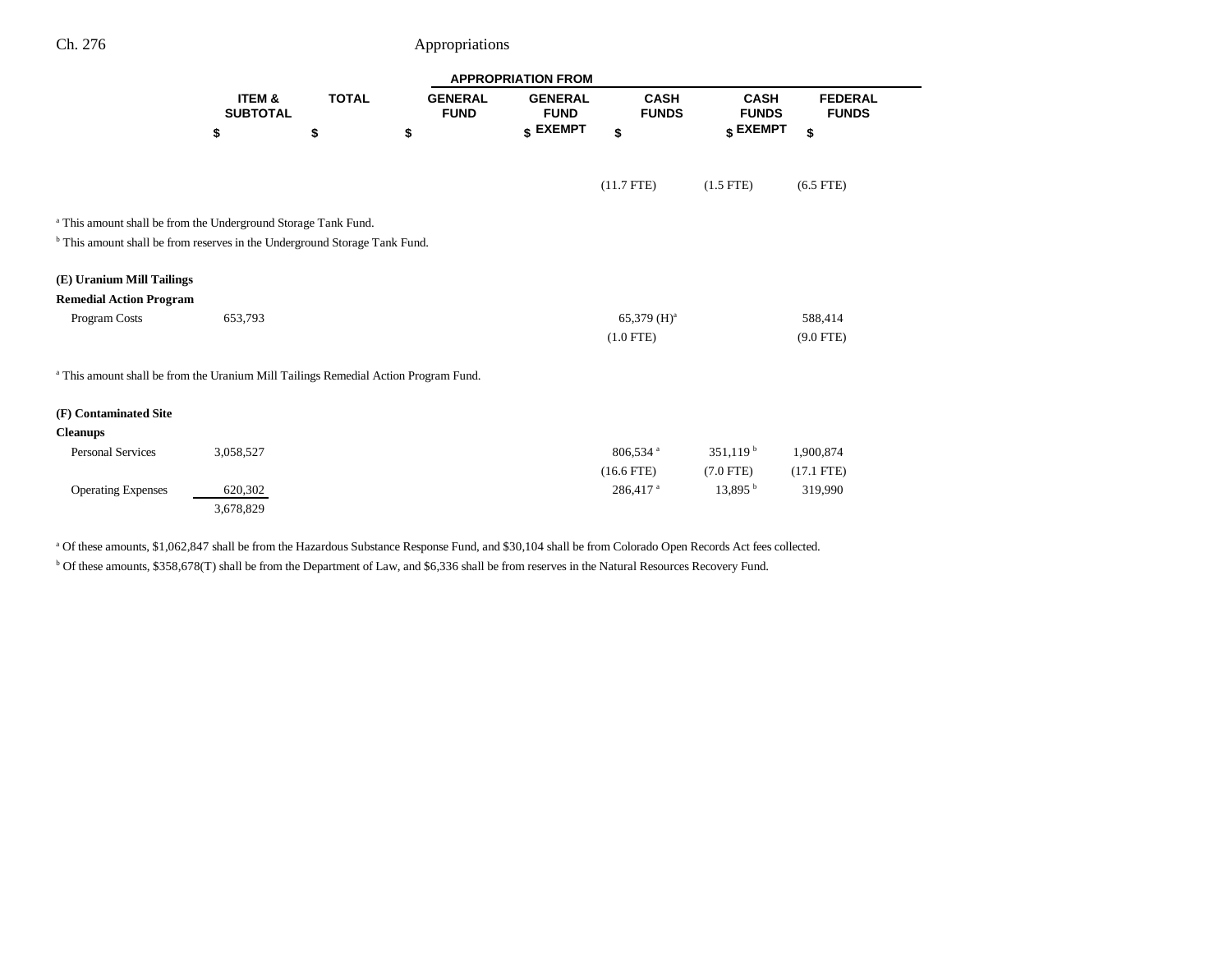9,469,060

### **(9) CONSUMER PROTECTION**

| <b>Personal Services</b>        | 1,375,723 |           | 1,067,756    | $7,231$ <sup>a</sup> | 58,108 b           | 242,628     |
|---------------------------------|-----------|-----------|--------------|----------------------|--------------------|-------------|
|                                 | 1,405,347 |           | 1,097,380    |                      |                    |             |
|                                 |           |           | $(23.2$ FTE) |                      | $(1.0$ FTE)        | $(3.4$ FTE) |
|                                 |           |           | $(23.9$ FTE) |                      |                    |             |
| <b>Operating Expenses</b>       | 92,774    |           | 58,839       |                      | 8,190 <sup>b</sup> | 25,745      |
|                                 | 100,129   |           | 66,194       |                      |                    |             |
| <b>Tanning Devices</b>          |           |           |              |                      |                    |             |
| Regulation                      | 29,237    |           |              | $29,237$ $\degree$   |                    |             |
|                                 |           |           |              | $(0.7$ FTE $)$       |                    |             |
| <b>Indirect Cost Assessment</b> | 34,654    |           |              | $7,148$ <sup>d</sup> | 1,167h             | 26,339      |
|                                 |           | 1,532,388 |              |                      |                    |             |
|                                 |           | 1,569,367 |              |                      |                    |             |

a This amount shall be from the Food Protection Cash Fund.

<sup>b</sup> Of these amounts, \$10,535 shall be from reserves in the Food Protection Cash Fund, \$50,956(T) shall be from the Department of Corrections, and \$5,974(T) shall be from

the Department of Human Services.

c This amount shall be from the Artificial Tanning Devices Fund.

d This amount shall be from various sources of cash funds.

**(10) MULTI MEDIA FOCAL GROUP (A) Rocky Flats Program Unit**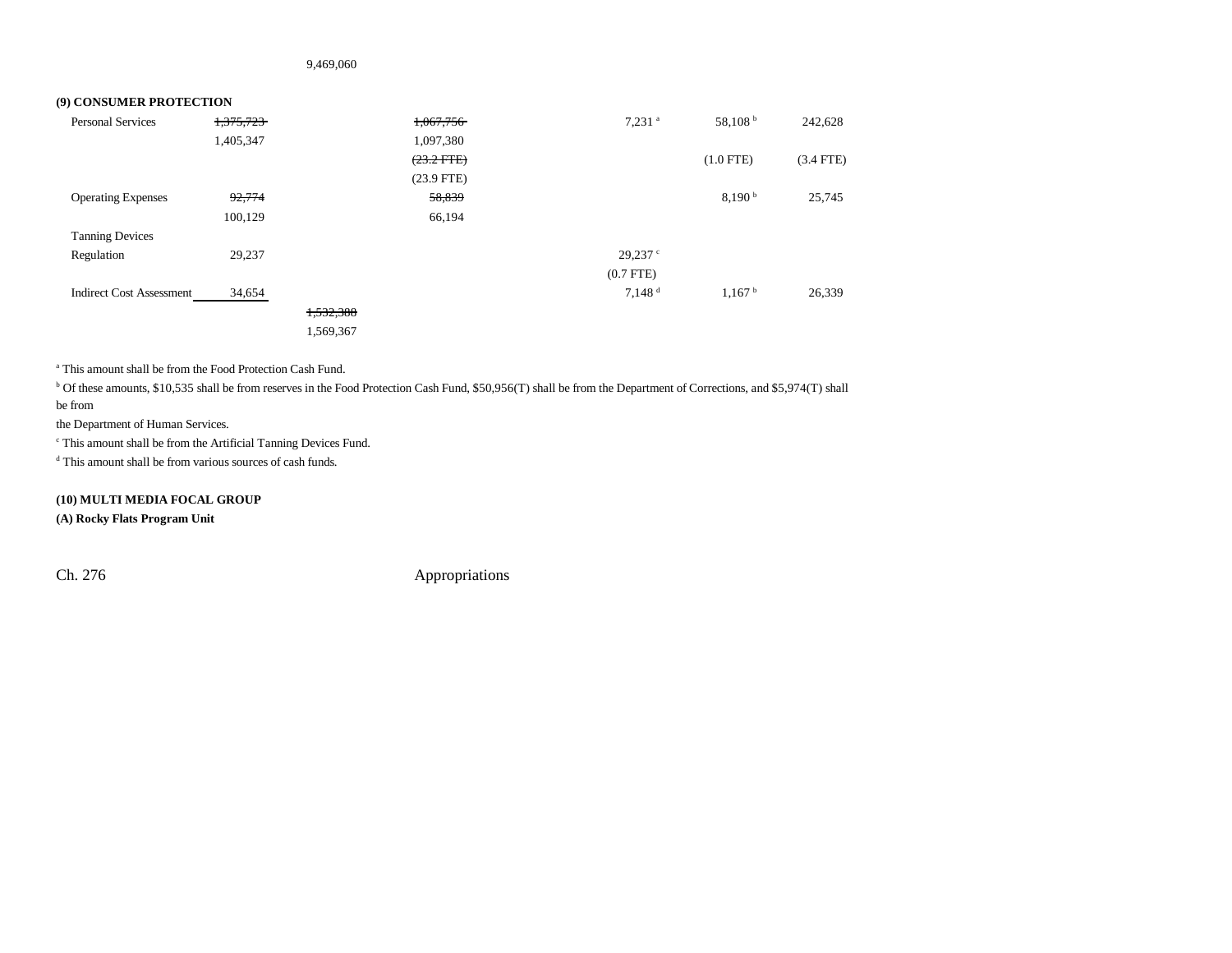|                                                       |                           |              |                               | <b>APPROPRIATION FROM</b>     |                             |                             |                                |
|-------------------------------------------------------|---------------------------|--------------|-------------------------------|-------------------------------|-----------------------------|-----------------------------|--------------------------------|
|                                                       | ITEM &<br><b>SUBTOTAL</b> | <b>TOTAL</b> | <b>GENERAL</b><br><b>FUND</b> | <b>GENERAL</b><br><b>FUND</b> | <b>CASH</b><br><b>FUNDS</b> | <b>CASH</b><br><b>FUNDS</b> | <b>FEDERAL</b><br><b>FUNDS</b> |
|                                                       | \$                        | \$           | \$                            | \$ EXEMPT                     | \$                          | \$ EXEMPT                   | \$                             |
| <b>Personal Services</b>                              | 2,462,118<br>$(49.3$ FTE) |              |                               |                               |                             |                             |                                |
| <b>Operating Expenses</b><br>Payment to the Office of | 2,962,530                 |              |                               |                               |                             |                             |                                |
| the Governor                                          | 60,000                    |              |                               |                               |                             |                             |                                |
| <b>Indirect Cost Assessment</b>                       | 960,756                   |              |                               |                               |                             |                             |                                |
|                                                       | 6,445,404                 |              |                               |                               |                             |                             | 6,445,404                      |
| (B) Emergency Response Unit                           |                           |              |                               |                               |                             |                             |                                |
| Program Costs                                         | 296,669                   |              |                               |                               |                             |                             | 296,669                        |
|                                                       |                           |              |                               |                               |                             |                             | $(6.2$ FTE)                    |
| (C) Pollution Prevention - H.B. 92-1327               |                           |              |                               |                               |                             |                             |                                |
| Program Costs                                         | 367,464                   |              |                               |                               | $161,727$ <sup>a</sup>      |                             | 205,737                        |
|                                                       |                           |              |                               |                               |                             |                             | $(1.0$ FTE)                    |
| <b>Indirect Cost Assessment</b>                       | 7,243<br>374,707          |              |                               |                               | $7,243$ <sup>a</sup>        |                             |                                |

a These amounts shall be from the Pollution Prevention Fund.

7,116,780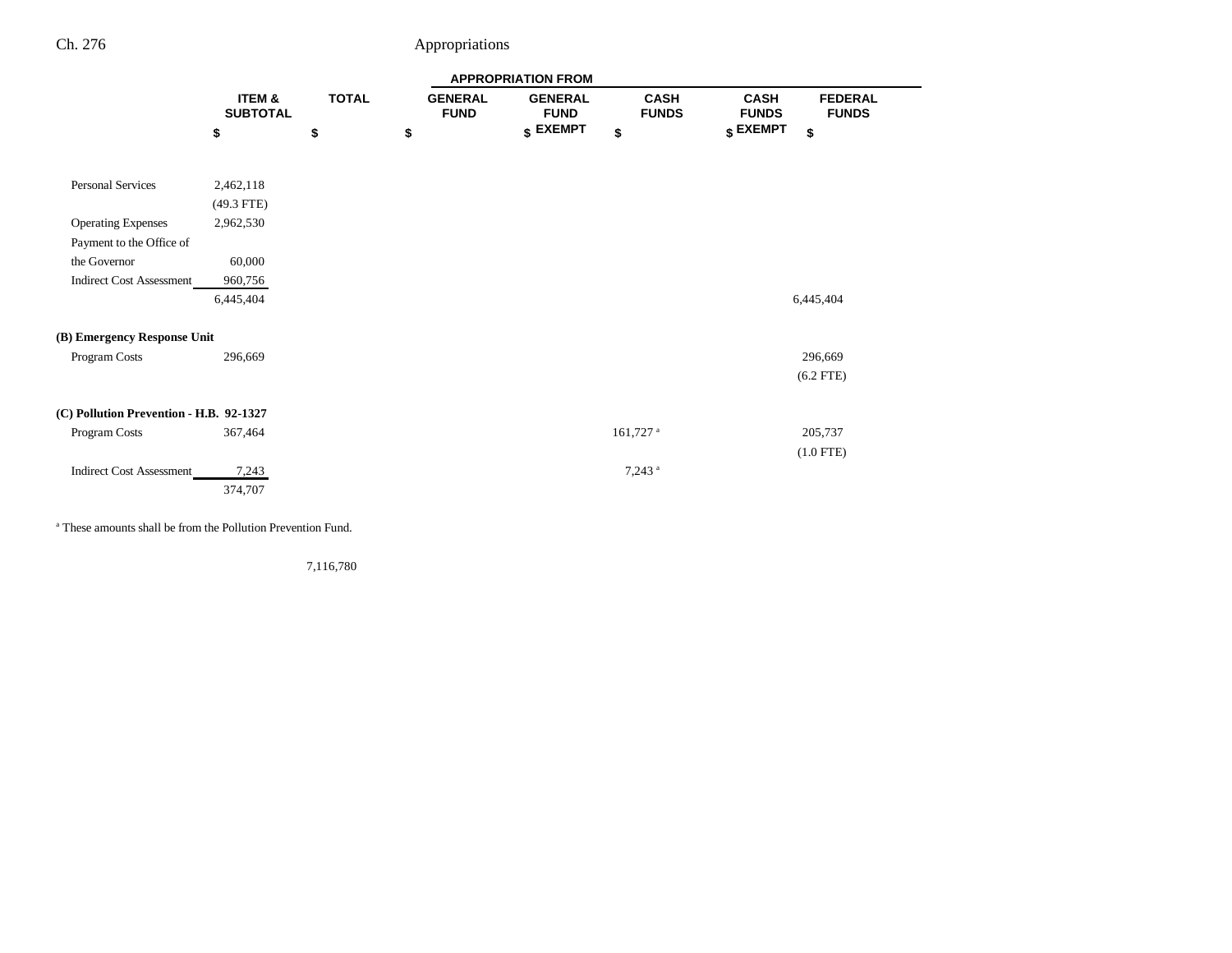### **(11) DISEASE CONTROL, EPIDEMIOLOGY AND PREVENTION**

### **(A) Administration**

| General Disease Control, |
|--------------------------|
|--------------------------|

Surveillance, Prevention,

| and Administration   | 3,080,666 | 1,011,263    | $3,785$ <sup>a</sup> |                    | 2,065,618 <sup>b</sup> |
|----------------------|-----------|--------------|----------------------|--------------------|------------------------|
|                      |           | $(10.1$ FTE) |                      |                    | $(32.0$ FTE)           |
| <b>Indirect Cost</b> |           |              |                      |                    |                        |
| Assessment           | 1,296,119 |              |                      | $13.564$ $\degree$ | 1,282,555              |
|                      | 4,376,785 |              |                      |                    |                        |

a This amount shall be from the sale of rabies vaccine.

<sup>b</sup> Of this amount, \$1,116,855 shall be from the Preventive Health Services Block Grant.

c Of this amount, \$10,688(T) shall be from federal funds appropriated in the Department of Human Services associated with the Health Program for Refugees Grant, and

\$2,876 shall be from gifts, grants and awards received by the Infant Immunization Fund pursuant to Section 25-4-1708, C.R.S.

### **(B) Special Purpose**

| Cancer and Birth Defects                   |           |             |                                       |           |
|--------------------------------------------|-----------|-------------|---------------------------------------|-----------|
| Registries                                 | 199.376   | 199,376     |                                       |           |
|                                            |           | $(4.8$ FTE) |                                       |           |
| Vaccination Support<br>Infant Immunization | 1,703,616 |             |                                       | 1,703,616 |
| Program - H.B. 92-1208                     | 1,525,474 |             | 1,525,474 <sup>a</sup><br>$(0.2$ FTE) |           |
| Tuberculosis Treatment                     | 503,869   | 223,239     | 46,736 $(L)^{b}$                      | 233,894   |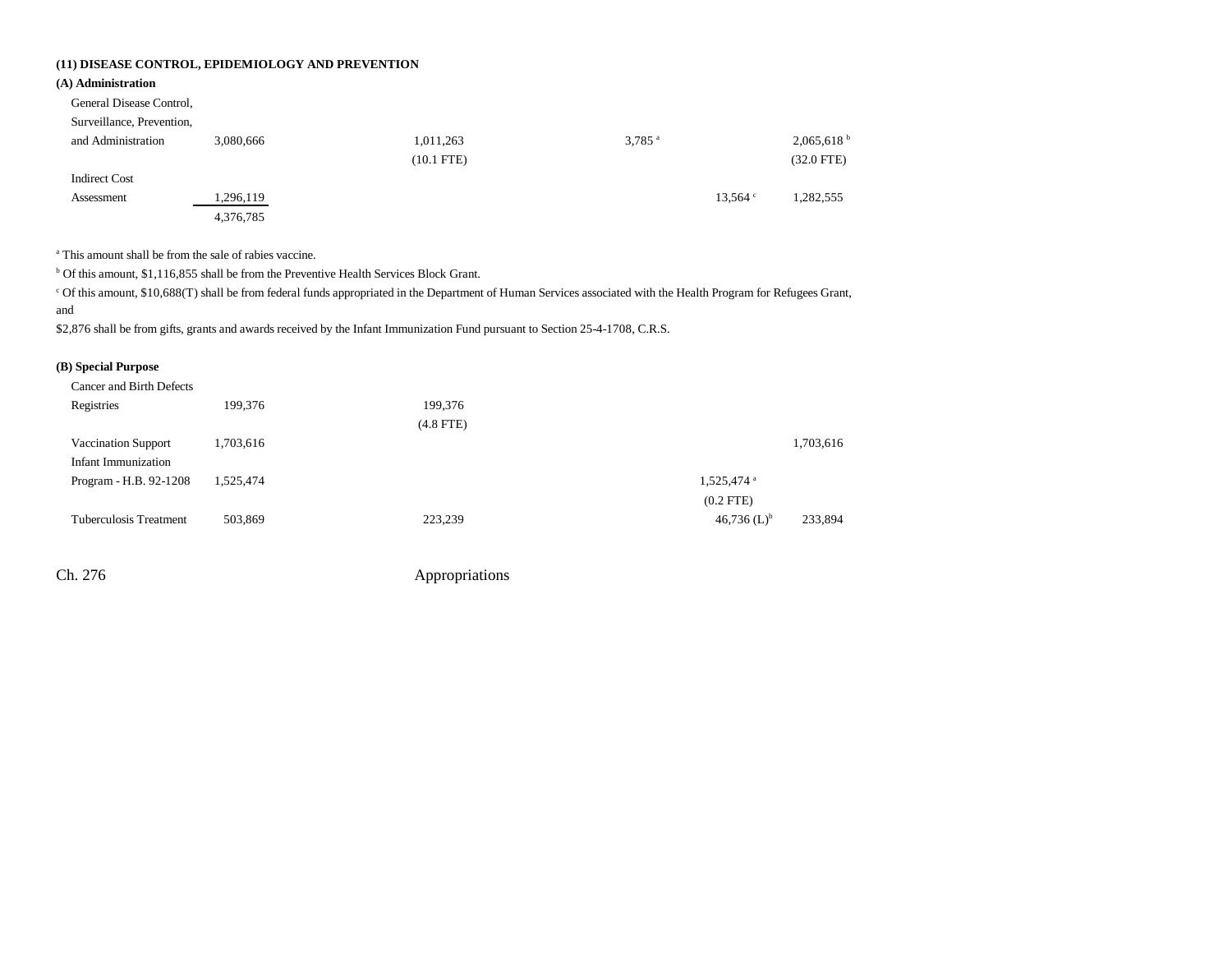|                               |                           |              |                               | <b>APPROPRIATION FROM</b>     |                             |                             |                                |
|-------------------------------|---------------------------|--------------|-------------------------------|-------------------------------|-----------------------------|-----------------------------|--------------------------------|
|                               | ITEM &<br><b>SUBTOTAL</b> | <b>TOTAL</b> | <b>GENERAL</b><br><b>FUND</b> | <b>GENERAL</b><br><b>FUND</b> | <b>CASH</b><br><b>FUNDS</b> | <b>CASH</b><br><b>FUNDS</b> | <b>FEDERAL</b><br><b>FUNDS</b> |
|                               | \$                        | \$           | \$                            | \$ EXEMPT                     | \$                          | \$ EXEMPT                   | \$                             |
|                               |                           |              |                               |                               |                             |                             |                                |
|                               | $(1.5$ FTE)               |              |                               |                               |                             |                             |                                |
| AIDS Surveillance and         |                           |              |                               |                               |                             |                             |                                |
| Prevention                    | 3,954,463                 |              | 47,625                        |                               |                             |                             | 3,906,838                      |
|                               |                           |              | $(1.0$ FTE)                   |                               |                             |                             | $(50.4$ FTE)                   |
| Administration and Client     |                           |              |                               |                               |                             |                             |                                |
| Services Under the Ryan       |                           |              |                               |                               |                             |                             |                                |
| White Act                     | 1,717,260                 |              | 227,260                       |                               |                             | $20,000 \text{°}$           | 1,470,000                      |
|                               | $(2.5$ FTE)               |              |                               |                               |                             |                             |                                |
| Health Program                |                           |              |                               |                               |                             |                             |                                |
| for Refugees                  | 123,341                   |              |                               |                               |                             | 71,960 $(T)^d$              | 51,381                         |
|                               |                           |              |                               |                               |                             | $(1.0$ FTE)                 | $(0.7$ FTE $)$                 |
| <b>Cancer Prevention</b>      |                           |              |                               |                               |                             |                             |                                |
| Grants $^{\rm 116}$           | 3,793,798                 |              |                               |                               |                             | $15,000 \text{°}$           | 3,778,798                      |
|                               |                           |              |                               |                               |                             |                             | $(27.1$ FTE)                   |
| Colorado Action for Healthy   |                           |              |                               |                               |                             |                             |                                |
| People Grant                  | 484,380                   |              |                               |                               |                             | 408,184 °                   | $76,196$ <sup>f</sup>          |
|                               |                           |              |                               |                               |                             | $(4.9$ FTE)                 |                                |
| <b>Chronic Disease</b>        | 413,140                   |              |                               |                               |                             | 49,706 <sup>c</sup>         | 363,434 g                      |
| Tracking                      |                           |              |                               |                               |                             |                             |                                |
|                               |                           |              |                               |                               |                             |                             | $(5.3$ FTE)                    |
| Federal Grants <sup>117</sup> | 3,428,250                 |              |                               |                               |                             |                             | 3,428,250                      |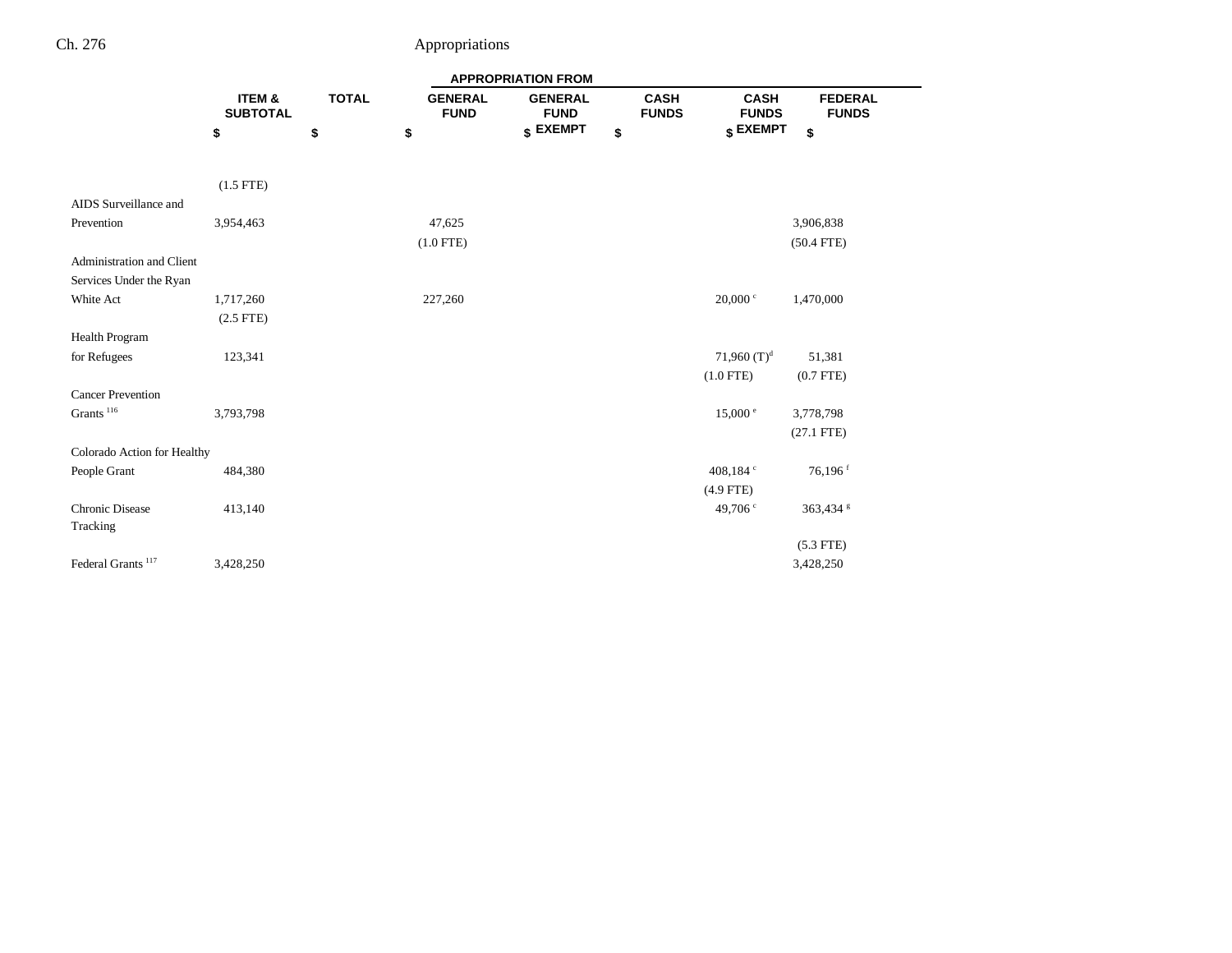#### 17,846,967

a Of this amount, \$1,100,000(T) shall be from Medicaid funds appropriated in the Department of Health Care Policy and Financing, and \$425,474 shall be from gifts,

grants, and awards received by the Infant Immunization Fund pursuant to Section 25-4-1708, C.R.S. <sup>b</sup> This amount shall be from county tuberculosis treatment matching funds pursuant to Section 25-4-513, C.R.S.

c These amounts shall be from donations.

<sup>d</sup> This amount shall be from federal funds appropriated in the Department of Human Services.

e This amount shall be from donations and grants received by the Breast Cancer Screening Fund pursuant to Section 25-4-1503, C.R.S.

f This amount shall be from the Preventive Health Services Block Grant.

g Of this amount, \$96,000 shall be from the Preventive Health Services Block Grant for cardiovascular disease prevention.

#### 22,223,752

#### **(12) FAMILY AND COMMUNITY HEALTH SERVICES DIVISION**

| (A) Administration   |           |                 |            |                            |                          |
|----------------------|-----------|-----------------|------------|----------------------------|--------------------------|
| Program and          |           |                 |            |                            |                          |
| Administration       | 4,572,556 | $149,091 \,(M)$ |            | 737 <sup>a</sup>           | 4,422,728 $^{\rm b}$     |
|                      |           | $(0.7$ FTE $)$  |            |                            | $(17.2$ FTE)             |
| <b>Indirect Cost</b> |           |                 |            |                            |                          |
| Assessment           | 1,282,867 |                 | $10,871$ c | $105,648$ (T) <sup>d</sup> | $1,166,348$ <sup>e</sup> |
|                      | 5,855,423 |                 |            |                            |                          |

a This amount shall be from donations.

b Of this amount, \$73,859 shall be from the Preventive Health Services Block Grant, and \$4,348,869 shall be from the Maternal and Child Health Block Grant.

c This amount shall be from the Newborn Screening and Genetic Counseling Cash Funds pursuant to Section 25-4-1006, C.R.S.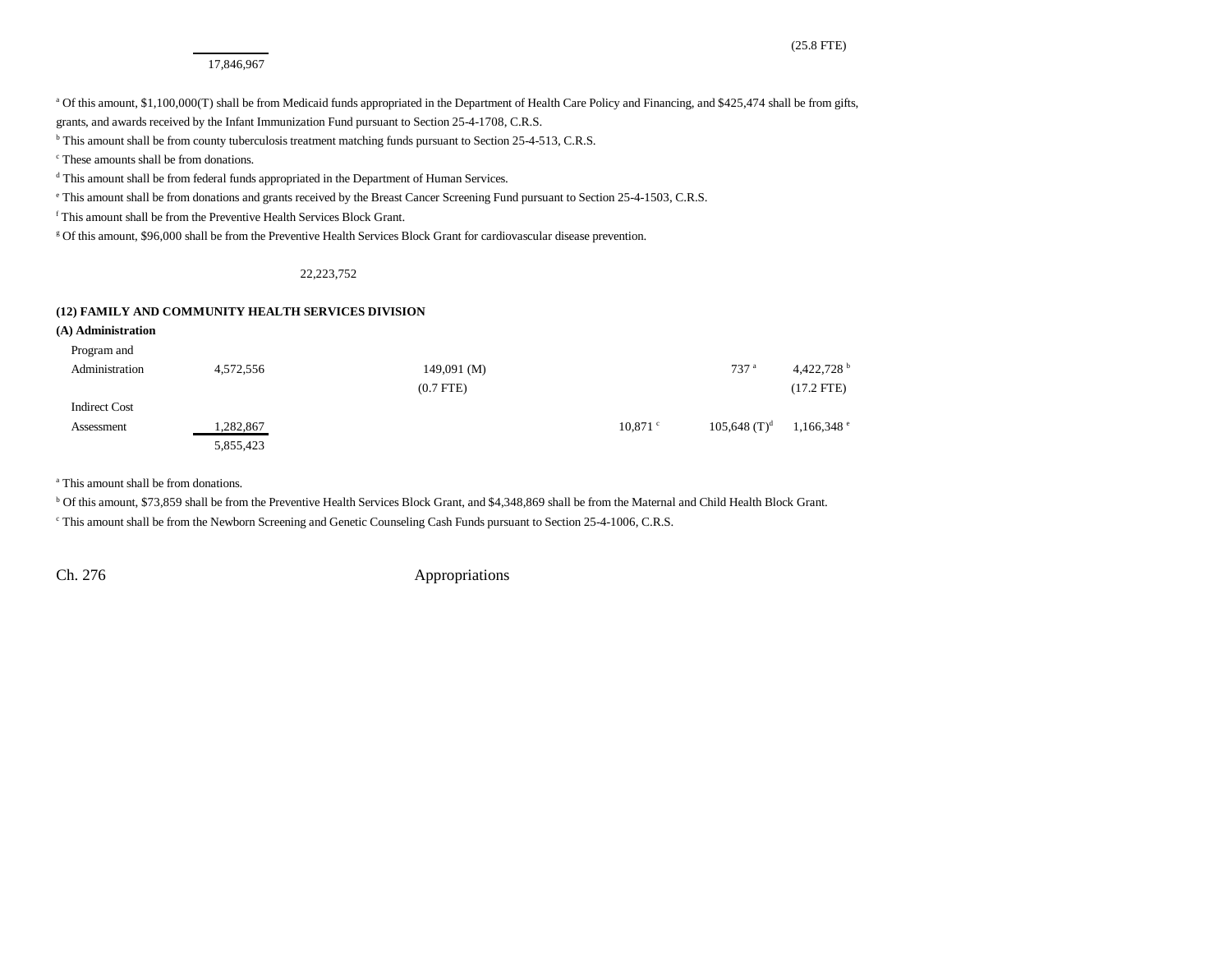|                   |              |                | <b>APPROPRIATION FROM</b> |              |                 |                |  |
|-------------------|--------------|----------------|---------------------------|--------------|-----------------|----------------|--|
| <b>ITEM &amp;</b> | <b>TOTAL</b> | <b>GENERAL</b> | <b>GENERAL</b>            | <b>CASH</b>  | <b>CASH</b>     | <b>FEDERAL</b> |  |
| <b>SUBTOTAL</b>   |              | <b>FUND</b>    | <b>FUND</b>               | <b>FUNDS</b> | <b>FUNDS</b>    | <b>FUNDS</b>   |  |
|                   |              |                | c EXEMPT                  |              | <b>« EXEMPT</b> |                |  |

<sup>d</sup> This amount shall be from Medicaid funds appropriated in the Department of Health Care Policy and Financing.

e Of this amount, \$561,713 shall be from the Maternal and Child Health Block Grant.

| (B) Community Nursing and Handicapped |           |                    |                     |                 |                          |
|---------------------------------------|-----------|--------------------|---------------------|-----------------|--------------------------|
| <b>Children's Program</b>             |           |                    |                     |                 |                          |
| Program and                           |           |                    |                     |                 |                          |
| Administration                        | 1.480.840 | 885,616            |                     |                 | 595.224 <sup>a</sup>     |
|                                       |           | $(20.8$ FTE $)$    |                     |                 | $(10.3$ FTE)             |
| Community-based Case                  |           |                    |                     |                 |                          |
| <b>Management Services</b>            | 203,206   |                    |                     |                 | $203.206$ <sup>a</sup>   |
| <b>Purchase of Services</b>           | 3,839,404 | $1,824,631 \, (M)$ | 32.917 <sup>b</sup> | 479,053 $(T)^c$ | $1,502,803$ <sup>a</sup> |
|                                       | 5,523,450 |                    |                     |                 |                          |

a These amounts shall be from the Maternal and Child Health Block Grant.

<sup>b</sup> This amount shall be from client fees.

c This amount shall be from Medicaid funds appropriated in the Department of Health Care Policy and Financing.

## **(C) Family Planning**

| <b>Personal Services</b>  | 278,902 | 278.902     |
|---------------------------|---------|-------------|
|                           |         | $(6.4$ FTE) |
| <b>Operating Expenses</b> | 84.896  | 84.896      |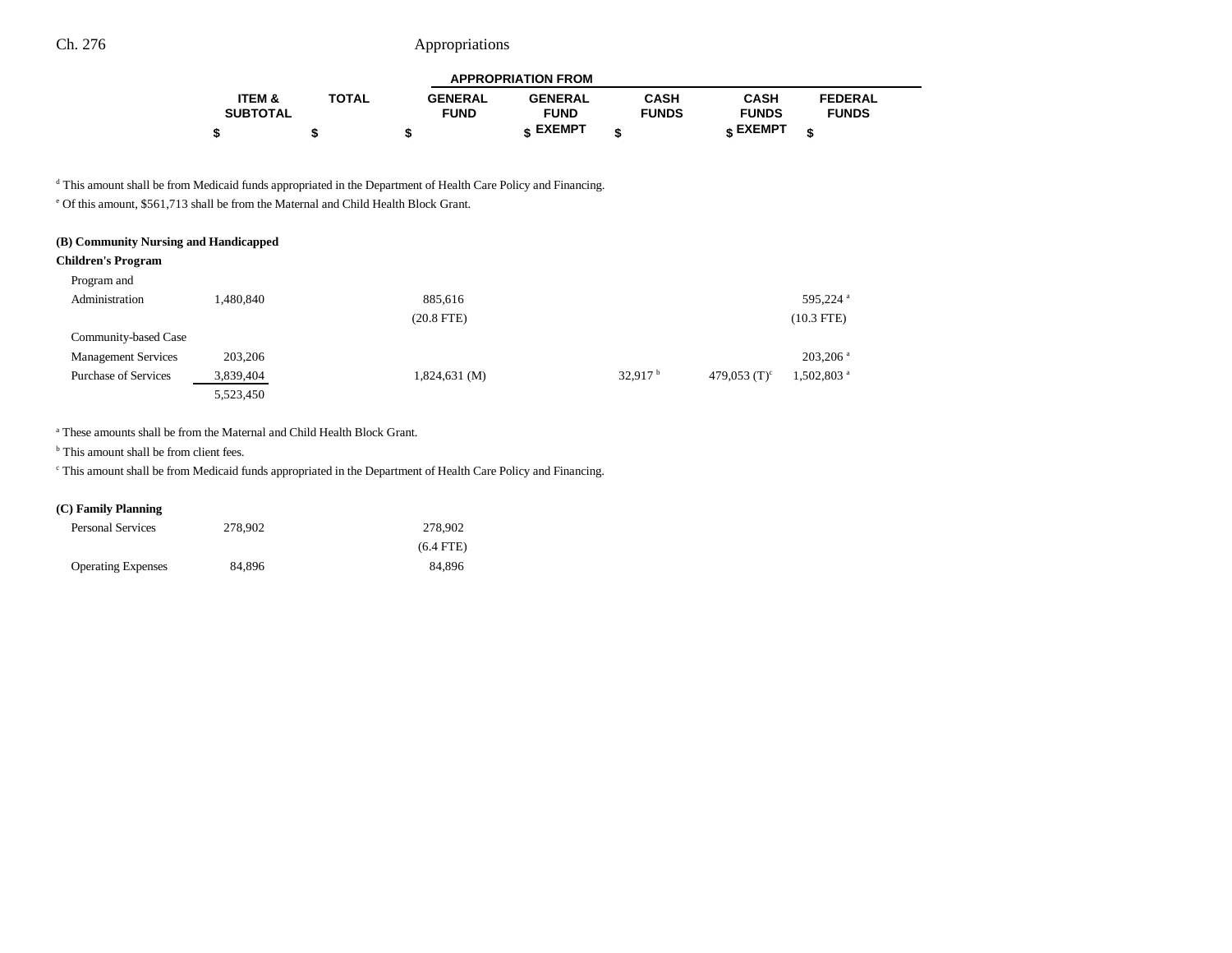| <b>Purchase of Services</b> | 2.296.395 | (22.2)<br>622.211 | $180.975$ (T) <sup>a</sup> | ,493,209 |  |
|-----------------------------|-----------|-------------------|----------------------------|----------|--|
|                             | 2,660,193 |                   |                            |          |  |

a This amount shall be from federal funds appropriated in Disease Control, Epidemiology and Prevention.

| (D) Special Purpose |  |
|---------------------|--|
|---------------------|--|

| 441,308                       | 441,308     |                        |                              |                |
|-------------------------------|-------------|------------------------|------------------------------|----------------|
|                               | $(0.8$ FTE) |                        |                              |                |
|                               |             |                        |                              |                |
| 40,000                        | 40,000      |                        |                              |                |
| 605,175                       |             | $605,175$ <sup>a</sup> |                              |                |
|                               |             |                        |                              |                |
| Early and Periodic Screening, |             |                        |                              |                |
| Diagnosis and Treatment       |             |                        |                              |                |
| 2,606,768                     |             |                        | $2,606,768$ (T) <sup>b</sup> |                |
|                               |             |                        | $(3.8$ FTE)                  |                |
| 16,664                        |             |                        | $16,664$ (T) <sup>c</sup>    |                |
|                               |             |                        |                              |                |
|                               |             |                        |                              |                |
| 1,314,928                     |             |                        | 229,375 $(T)^e$              | 1,053,422      |
|                               |             |                        | $(2.2$ FTE)                  | $(9.6$ FTE)    |
| Department of Education       |             |                        |                              |                |
| 118,010                       |             |                        | $118,010 (T)^e$              |                |
|                               |             |                        | $(1.3$ FTE)                  |                |
|                               |             |                        |                              |                |
| 88,657                        |             |                        | 88,657 <sup>f</sup>          |                |
|                               |             |                        |                              |                |
|                               |             | Appropriations         | $32,131$ <sup>d</sup>        | $(0.2$ FTE $)$ |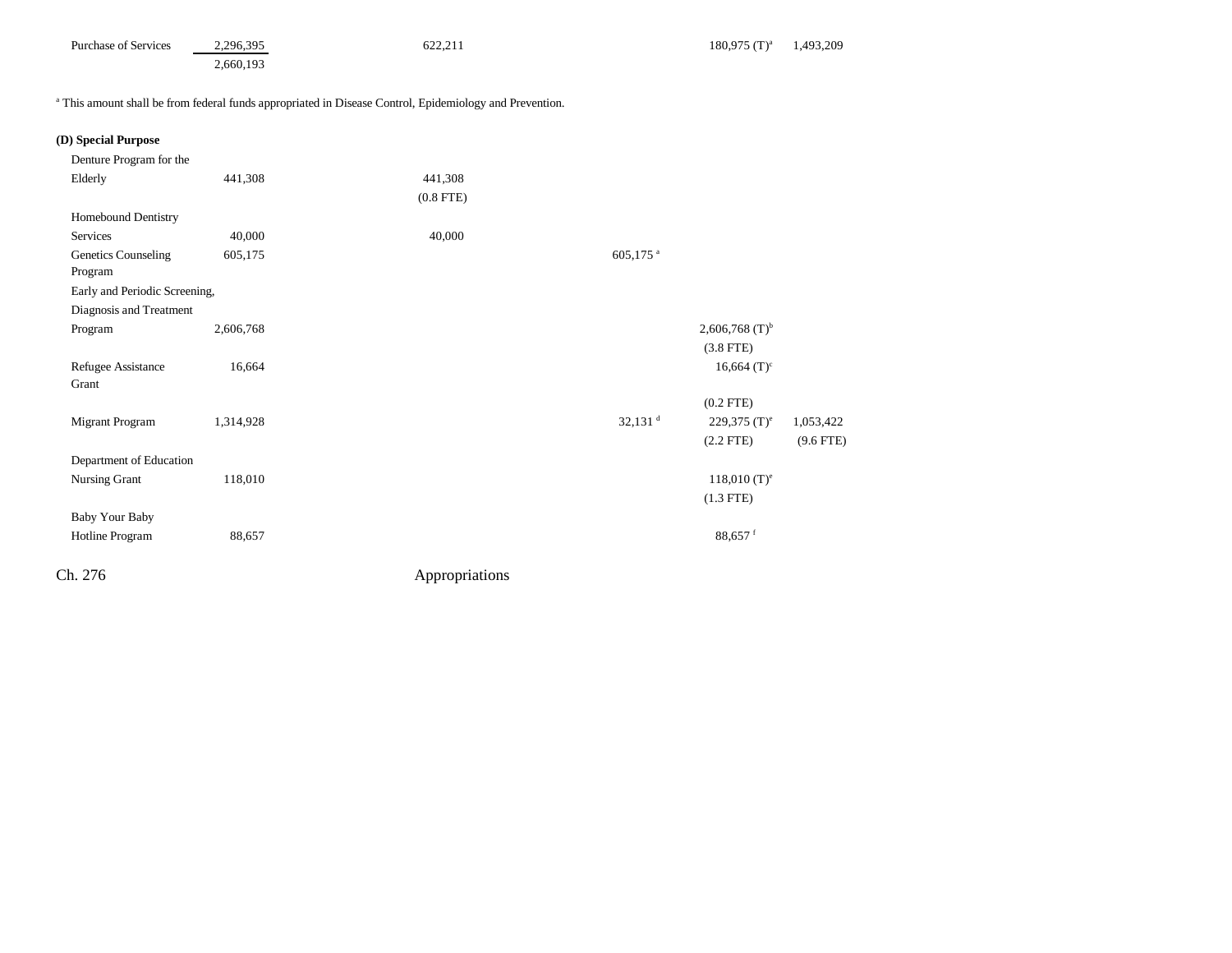|                               | <b>APPROPRIATION FROM</b>            |              |                               |                                  |                             |                                  |                                |
|-------------------------------|--------------------------------------|--------------|-------------------------------|----------------------------------|-----------------------------|----------------------------------|--------------------------------|
|                               | <b>ITEM &amp;</b><br><b>SUBTOTAL</b> | <b>TOTAL</b> | <b>GENERAL</b><br><b>FUND</b> | <b>GENERAL</b><br><b>FUND</b>    | <b>CASH</b><br><b>FUNDS</b> | <b>CASH</b><br><b>FUNDS</b>      | <b>FEDERAL</b><br><b>FUNDS</b> |
|                               | \$                                   | ₽            | \$                            | $\boldsymbol{\mathsf{s}}$ EXEMPT | \$                          | $\boldsymbol{\mathsf{s}}$ EXEMPT | \$                             |
|                               |                                      |              |                               |                                  |                             | $(1.5$ FTE)                      |                                |
| Federal Grants <sup>117</sup> | 70,750,771                           |              |                               |                                  |                             |                                  | 70,750,771                     |
|                               | 75,982,281                           |              |                               |                                  |                             |                                  | $(38.6$ FTE)                   |

a This amount shall be from the Newborn Screening and Genetic Counseling Cash Funds pursuant to Section 25-4-1006, C.R.S.

b This amount shall be from Medicaid funds appropriated in the Department of Health Care Policy and Financing.

c This amount shall be from federal funds appropriated in the Department of Human Services.

d This amount shall be from day care center contracts.

e OF THIS AMOUNT, These amounts \$256,585 shall be from federal funds appropriated in the Department of Education. EDUCATION AND

\$90,800 SHALL BE FROM FEDERAL FUNDS APPROPRIATED IN THE DEPARTMENT OF HEALTH CARE POLICY AND FINANCING

f This amount shall be from donations.

90,021,347

### **(13) HEALTH FACILITIES DIVISION**

### **(A) Administration**

| <b>Personal Services</b> | 642,294      |
|--------------------------|--------------|
|                          | 658.244      |
|                          | $(13.4$ FTE) |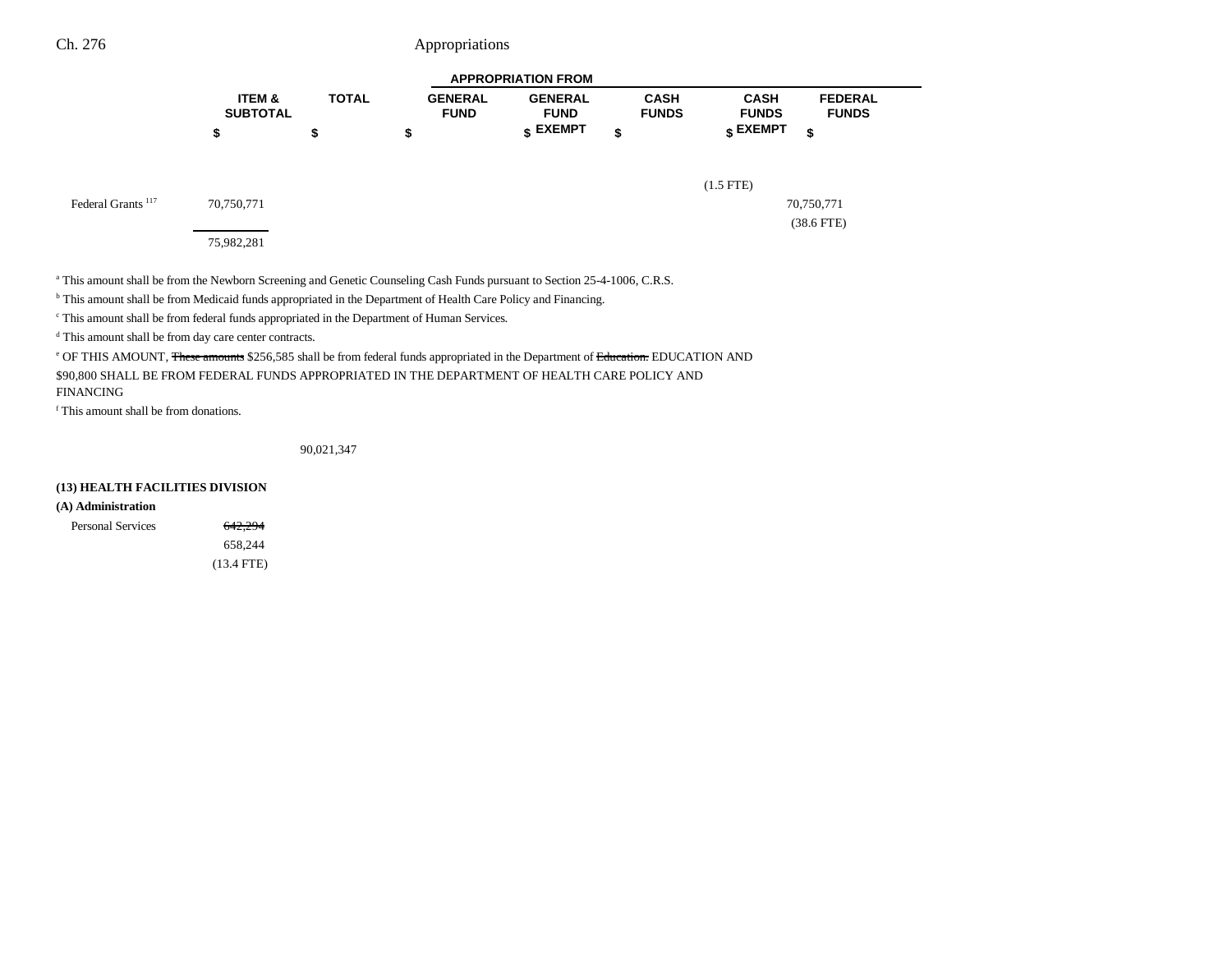| <b>Operating Expenses</b> | 38.561    |                                                                                                                                                                               |                       |                            |         |
|---------------------------|-----------|-------------------------------------------------------------------------------------------------------------------------------------------------------------------------------|-----------------------|----------------------------|---------|
| <b>Indirect Cost</b>      |           |                                                                                                                                                                               |                       |                            |         |
| Assessment                | 766,171   |                                                                                                                                                                               |                       |                            |         |
|                           | 1.447.026 | 118.287                                                                                                                                                                       | $89.918$ <sup>a</sup> | $625.135$ (T) <sup>b</sup> | 613.686 |
|                           | 1.462.976 |                                                                                                                                                                               | 105.868 <sup>a</sup>  |                            |         |
|                           |           | <sup>a</sup> Of this amount, \$77,000 \$92,950 shall be from the Medication Administration Cash Fund pursuant to Section 25-1-107(1)(ee)(V)(A), C.R.S., \$8,318 shall be from |                       |                            |         |

the Personal

Care Boarding Home Cash Fund pursuant to Section 25-27-107.5, C.R.S., and \$4,600 shall be from the Division of Registrations Cash Fund pursuant to Section 13-64-301,

#### C.R.S.

b This amount shall be from Medicaid funds appropriated in the Department of Health Care Policy and Financing.

#### **(B) Inspection of Personal Care**

#### **Boarding Facilities**

| Program Costs | 134,333     | 48,290 | 75,982 <sup>a</sup> | 10,061 <sup>b</sup> |
|---------------|-------------|--------|---------------------|---------------------|
|               | $(2.3$ FTE) |        |                     |                     |

<sup>a</sup> This amount shall be from the Personal Care Boarding Home Cash Fund pursuant to Section 25-27-107.5, C.R.S.

b This amount shall be from reserves in the Personal Care Boarding Home Cash Fund.

### **(C) Medicaid/Medicare**

### **Certification Program**

| <b>Personal Services</b>  | 3,489,562    |  |
|---------------------------|--------------|--|
|                           | $(79.2$ FTE) |  |
| <b>Operating Expenses</b> | 442.334      |  |
|                           | 3,931,896    |  |

2,214,289 (T)<sup>a</sup> 1,717,607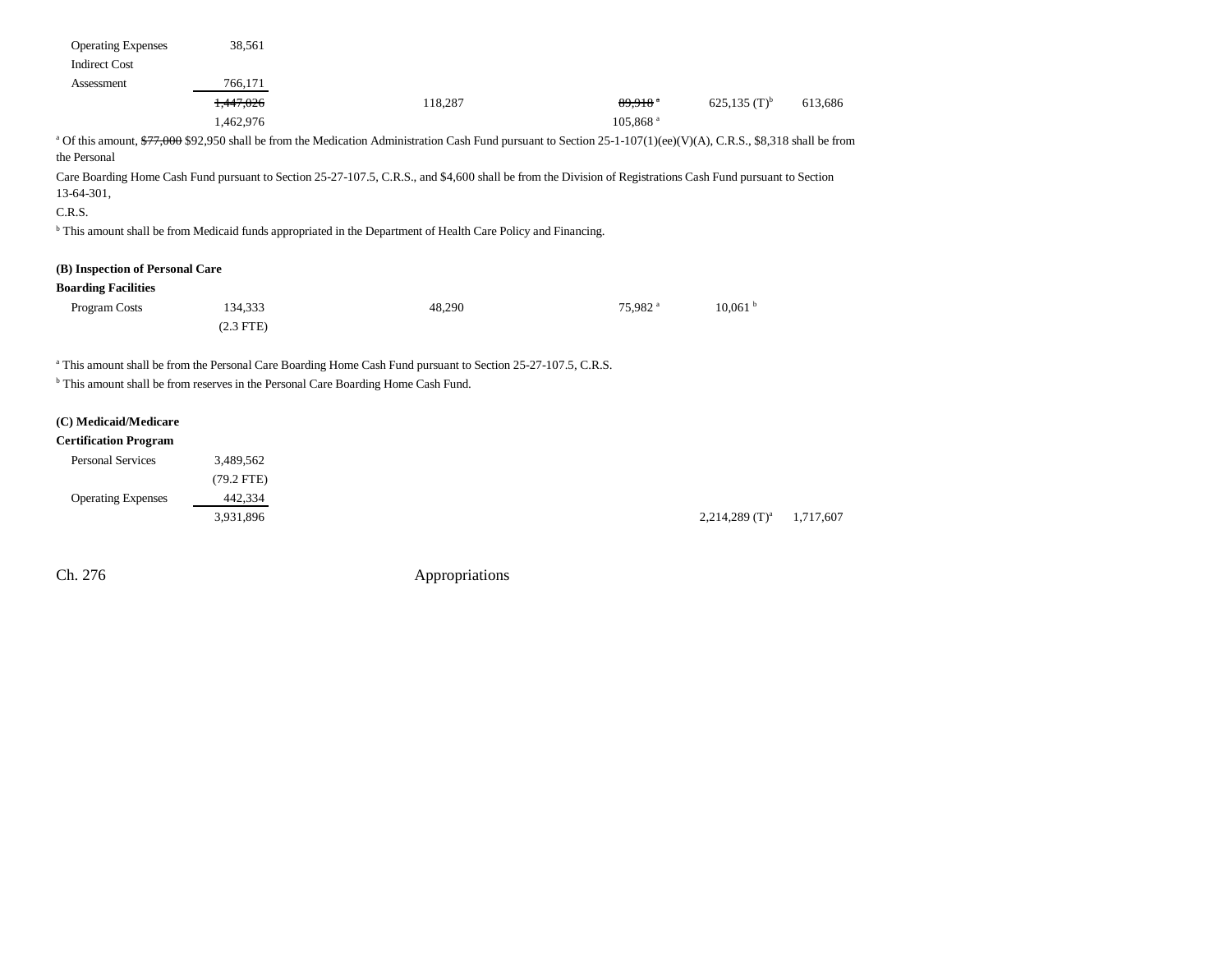|                                                                                                                           | <b>APPROPRIATION FROM</b> |              |                               |                               |                             |                             |                                |  |
|---------------------------------------------------------------------------------------------------------------------------|---------------------------|--------------|-------------------------------|-------------------------------|-----------------------------|-----------------------------|--------------------------------|--|
|                                                                                                                           | ITEM &<br><b>SUBTOTAL</b> | <b>TOTAL</b> | <b>GENERAL</b><br><b>FUND</b> | <b>GENERAL</b><br><b>FUND</b> | <b>CASH</b><br><b>FUNDS</b> | <b>CASH</b><br><b>FUNDS</b> | <b>FEDERAL</b><br><b>FUNDS</b> |  |
|                                                                                                                           | \$                        | \$           | \$                            | \$ EXEMPT                     | \$                          | \$ EXEMPT                   | \$                             |  |
| <sup>a</sup> This amount shall be from Medicaid funds appropriated in the Department of Health Care Policy and Financing. |                           |              |                               |                               |                             |                             |                                |  |
|                                                                                                                           |                           | 5,513,255    |                               |                               |                             |                             |                                |  |
|                                                                                                                           |                           | 5,529,205    |                               |                               |                             |                             |                                |  |
| (14) EMERGENCY MEDICAL SERVICES DIVISION                                                                                  |                           |              |                               |                               |                             |                             |                                |  |
| Program and                                                                                                               | 774,386                   |              |                               |                               |                             | 472,002 <sup>a</sup>        | 302,384                        |  |
| Administration                                                                                                            |                           |              |                               |                               |                             | $(9.0$ FTE)                 | $(4.0$ FTE)                    |  |
| Rocky Mountain Poison                                                                                                     |                           |              |                               |                               |                             |                             |                                |  |
| Center $118$                                                                                                              | 1,148,034                 |              | 1,148,034                     |                               |                             |                             |                                |  |
| Improvements to County                                                                                                    |                           |              |                               |                               |                             |                             |                                |  |
| <b>Emergency Medical</b><br><b>Services</b>                                                                               | 743,486                   |              |                               |                               |                             | 743,486 <sup>a</sup>        |                                |  |
| <b>Emergency Medical Services</b>                                                                                         |                           |              |                               |                               |                             |                             |                                |  |
| <b>Grant Program</b>                                                                                                      | 2,240,135                 |              |                               |                               |                             | $2,240,135$ <sup>a</sup>    |                                |  |
| <b>Indirect Cost</b>                                                                                                      |                           |              |                               |                               |                             |                             |                                |  |
| Assessment                                                                                                                | 133,792                   |              |                               |                               |                             | 89,852 <sup>a</sup>         | 43,940                         |  |
|                                                                                                                           |                           | 5,039,833    |                               |                               |                             |                             |                                |  |

<sup>a</sup> These amounts shall be from the Emergency Medical Services Account pursuant to Section 25-3.5-603, C.R.S.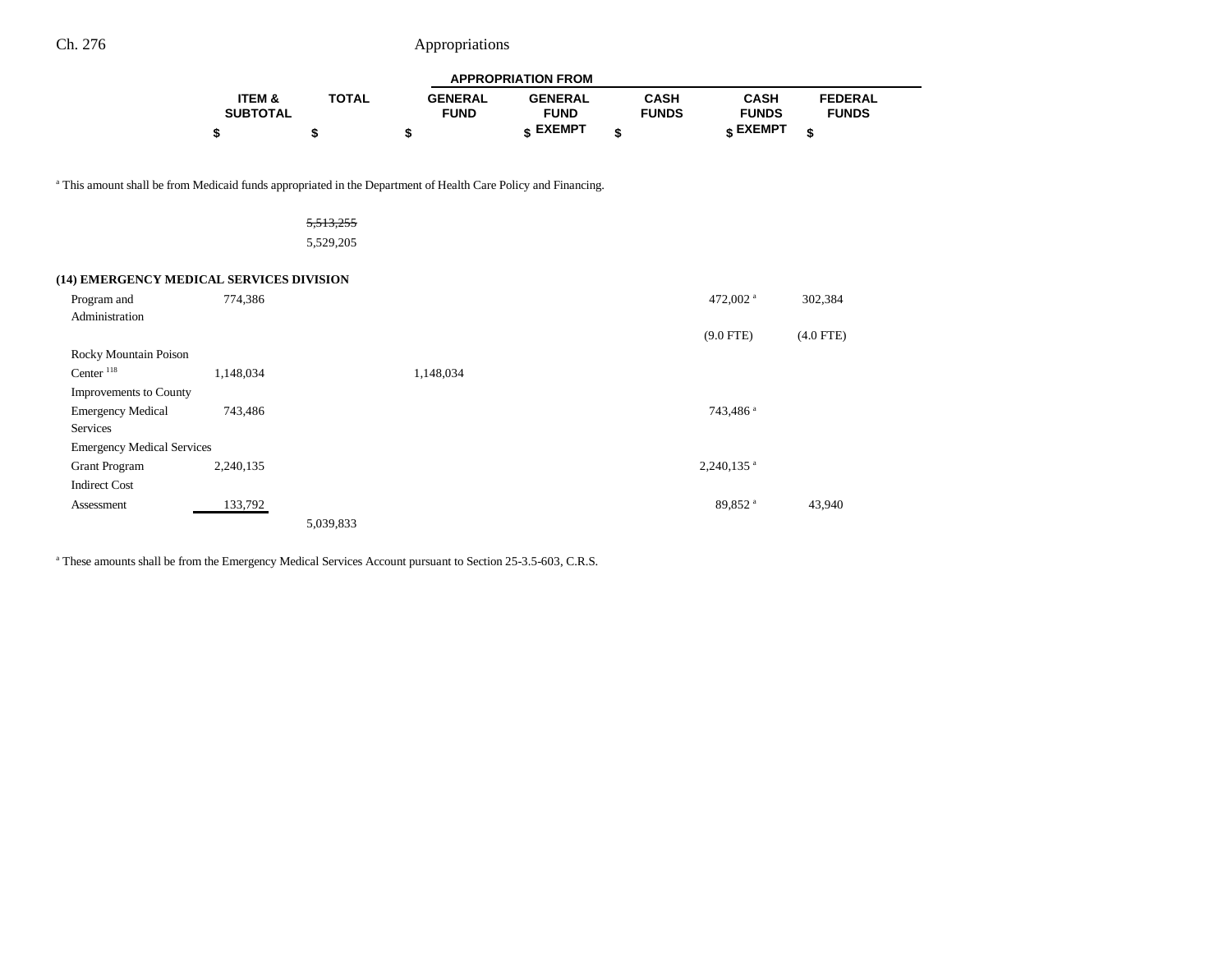| (15) DIVISION OF HEALTH STATISTICS<br><b>AND VITAL RECORDS</b>                             |              |               |                                                                                                                    |                        |                            |               |
|--------------------------------------------------------------------------------------------|--------------|---------------|--------------------------------------------------------------------------------------------------------------------|------------------------|----------------------------|---------------|
| <b>Personal Services</b>                                                                   | 1,570,947    |               |                                                                                                                    |                        |                            |               |
|                                                                                            | $(44.9$ FTE) |               |                                                                                                                    |                        |                            |               |
| <b>Operating Expenses</b>                                                                  | 118,638      |               |                                                                                                                    |                        |                            |               |
| <b>Indirect Cost</b>                                                                       |              |               |                                                                                                                    |                        |                            |               |
| Assessment                                                                                 | 323,275      |               |                                                                                                                    |                        |                            |               |
|                                                                                            |              | 2,012,860     |                                                                                                                    | 1,259,990 <sup>a</sup> | 57,597 <sup>b</sup>        | 695,273       |
| <sup>b</sup> This amount shall be from reserves in the Vital Statistics Records Cash Fund. |              |               | <sup>a</sup> This amount shall be from the Vital Statistics Records Cash Fund pursuant to Section 25-2-121, C.R.S. |                        |                            |               |
| <b>TOTALS PART XVII</b><br>(PUBLIC                                                         |              |               |                                                                                                                    |                        |                            |               |
| <b>HEALTH AND</b><br><b>ENVIRONMENT)8</b>                                                  |              | \$187.120.925 | \$17.184.237                                                                                                       | \$17,348,608           | $$27,225,200$ <sup>a</sup> | \$125,362,880 |
|                                                                                            |              | \$187,165,554 | \$17,309,282                                                                                                       | \$17,268,192           |                            |               |

<sup>a</sup> Of this amount, \$17,232,392 contains a (T) notation, and \$46,736 contains an (L) notation.

**FOOTNOTES** -- The following statements are referenced to the numbered footnotes throughout section 2.

8 (Governor lined through this provision. See L. 94, p. 3152.)

115 (Governor lined through this provision. See L. 94, p. 3152.)

116 Department of Public Health and Environment, Disease Control, Epidemiology and Prevention, Special Purpose, Cancer Prevention Grants -- The General Assembly accepts no obligation to continue funding for these programs when federal funds are no longer available. Any match requirements for these federal grants are to be provided by non-state sources. The Department is responsible